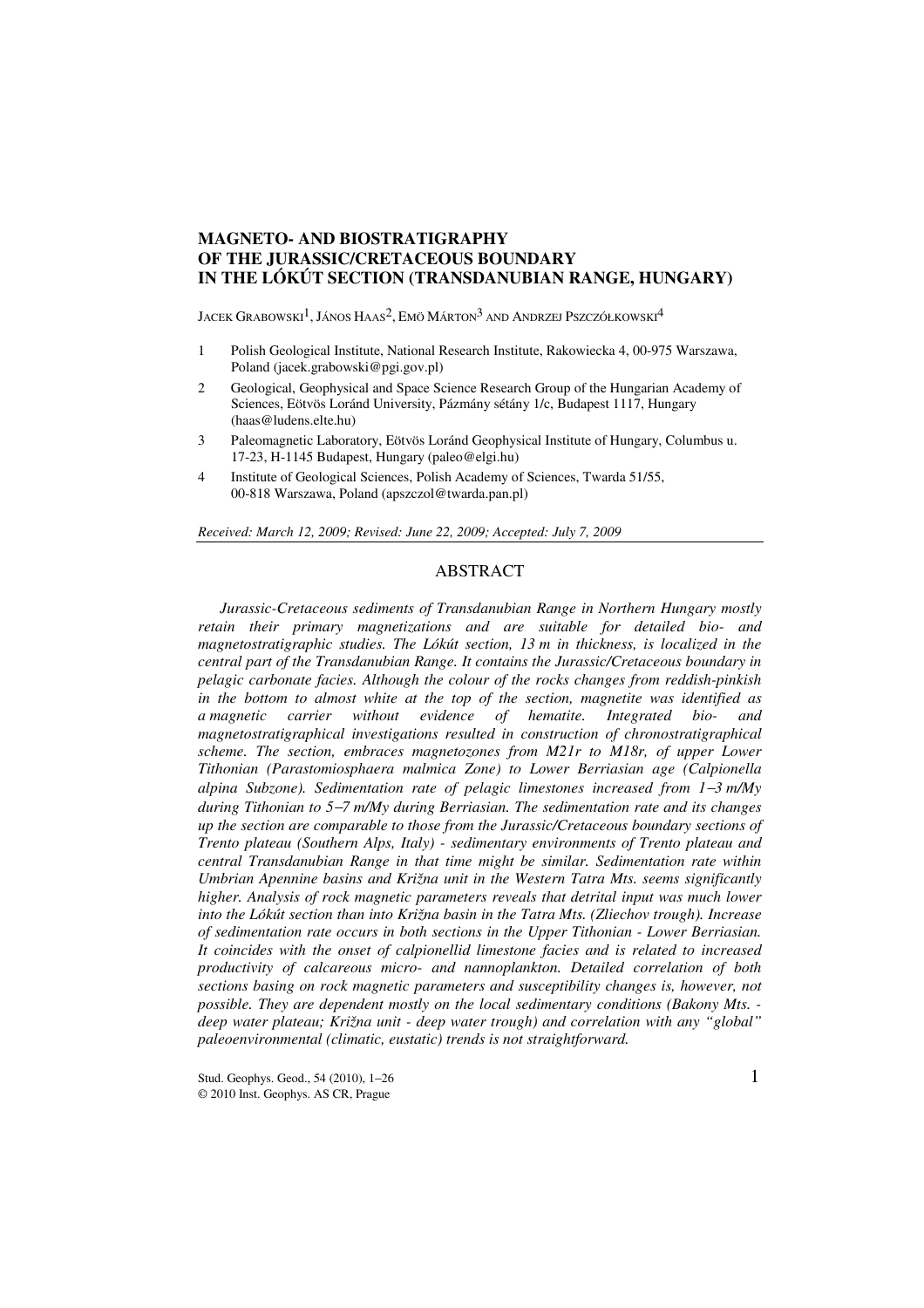Ke y wo rd s: Jurassic/Cretaceous boundary, magnetostratigraphy, calpionellids, Transdanubian Range, Hungary

## 1. INTRODUCTION

Magnetostratigraphic investigations of the Jurassic/Cretaceous boundary started in the early 1980s (e.g. *Channell et al., 1982*; *Lowrie and Channell, 1984*; *Cirilli et al., 1984*). The main goal of these studies was the correlation of land sections to the M sequence of oceanic anomalies but also correlation of magnetozones to biostratigraphic subdivisions. The most thoroughly studied was the Maiolica Formation in the Southern Alps and Apennines. It comprises pelagic carbonate sediments rich in micro- and nannofossils, providing the fundament of a very detailed biostratigraphy. Maiolica Formation appeared to be very suitable for magnetostratigraphic studies. It revealed weak but stable magnetization based upon magnetite and lack of regional remagnetizations which are very common in fold-and thrust belts (*Lowrie and Heller, 1982*). The first successful attempt of correlation of magnetozones to calpionellid based biostratigraphy was performed by *Ogg and Lowrie (1986)*. Boundary between calpionellid zones A and B, now widely accepted as J/C boundary (*Gradstein et al., 2004*), was correlated with middle part of M19n. Boundary of zones B and C falls within magnetozone M17r, while boundary C/D in magnetozone M16r (Fig. 1). The pattern was subsequently tested and verified by *Channell and Grandesso (1987)* and *Channell et al. (1987)* by studies of sections within Trento plateau, Belluno and Lombardian Basins (Southern Alps, Italy). All results were summarized by *Ogg et al. (1991)* who presented a database of all the sections studied with facies changes and biotic events at the J/C boundary correlated with magnetic stratigraphy. Recently, *Houša et al. (2004)* and *Speranza et al. (2005)* supplied new data on some sections in Apennines, generally confirming the magnetostratigraphic scheme elaborated by previous authors. Magnetostratigraphic investigations of Upper Jurassic and Lower Cretaceous in Hungary started almost as early as in Italy. These embraced sections in the Transdanubian Range; Sümeg (*Márton, 1982*) and Borzavár and Hárskút (*Márton, 1985, 1986*). The presence of primary magnetization and polarity changes was convincingly proved. Unfortunately the studies did not contain full biostratigraphic and lithological documentation which hampers the correlation between magneto- and biozones. Moreover, the correlation of the J/C boundary with lower part of magnetozone M16n, accepted by *Márton (1982)*, was abandoned only few years later (*Ogg and Lowrie, 1986*). In the last few years several papers dealing with magnetostratigraphy of the J/C boundary out of the classic areas of Southern Alps and Apennines were published. New results were reported from sections in Carpathians: Brodno (Pieniny Klippen Belt, Slovakia, *Houša et al., 1999*) and Lower Sub-Tatric (Križna) unit (Tatra Mts., Poland, *Grabowski and Pszczółkowski, 2006*). *Houša et al. (2007)* performed an attempt to correlate the J/C boundary in Boreal and Tethyan realms. Studies on Spanish and Austrian sections are in progress (*Pruner et al., 2009; Pruner et al., 2010*).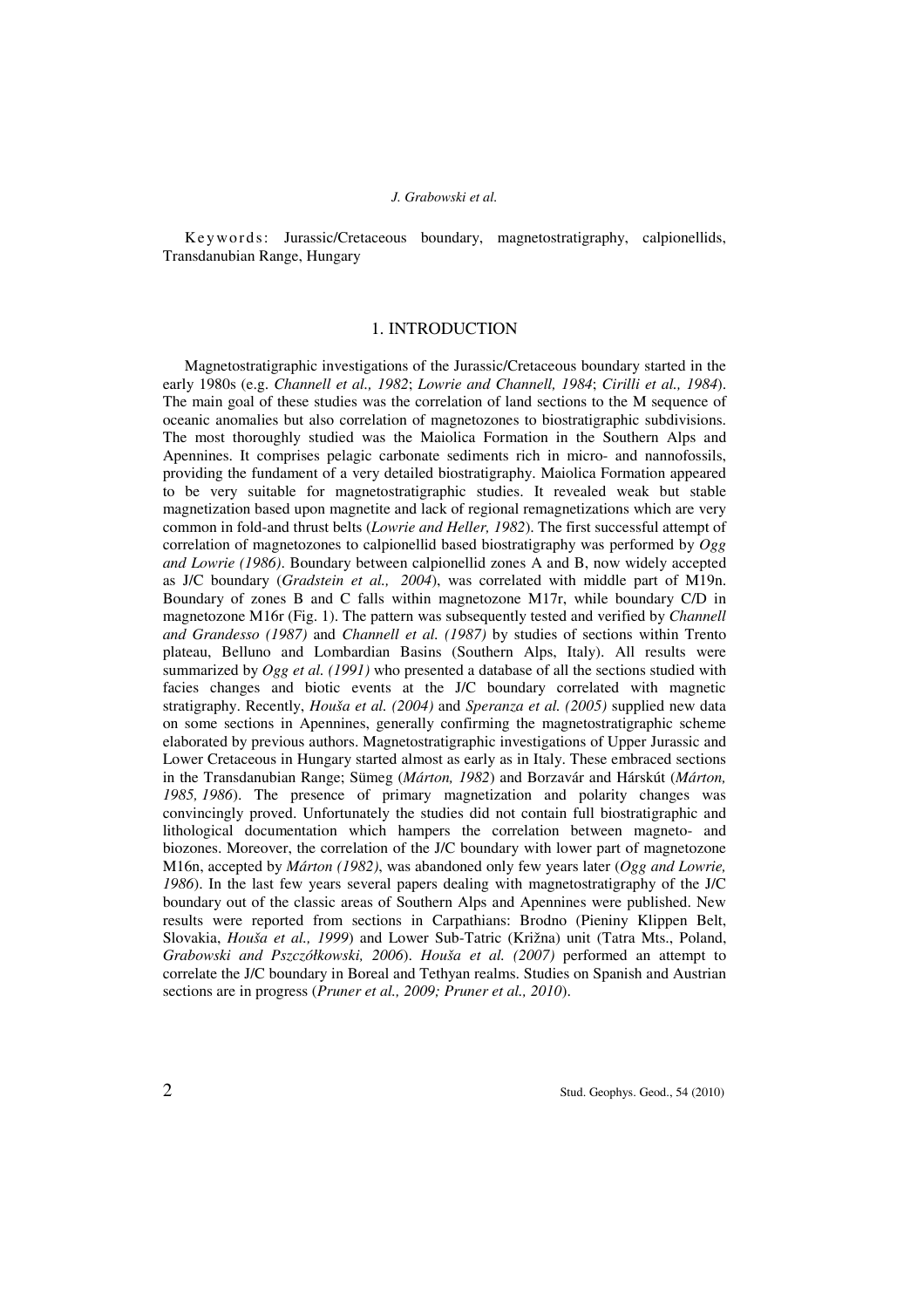

**Fig. 1.** Correlation of magnetozones around the Jurassic/Cretaceous boundary with calpionellid zonation (compiled after *Ogg et al., 1991*; *Opdyke and Channell, 1996*; *Houša et al., 1999*; *Gradstein et al., 2004*).

Bio- and magnetostratigraphic framework for the J/C boundary interval seems to be well established. It enables application of magnetic methods for dating and tracing paleoenvironmental (sedimentary, climatic, geochemical) changes on a global or regional scale, akin to those in Quaternary loess sequences (e.g. *Heller and Evans, 1995*). This was an approach of *Channell et al. (1993)* who correlated the Valanginian  $\delta^{13}$ C event with the global polarity time scale. *Mayer (1999)* and *Mayer and Appel (1999)* integrated magnetoand cyclostratigraphic investigations which resulted in astrochronologic calibration of some Lower Cretaceous magnetozones. *Grabowski and Pszczółkowski (2006)* attempted to use petromagnetic properties of sediments for unraveling the nature of sedimentary changes in the Križna Basin (Tatra Mts.). It appeared that three formations of the Križna Basin, spread between Upper Tithonian and Upper Berriasian, reveal distinct rock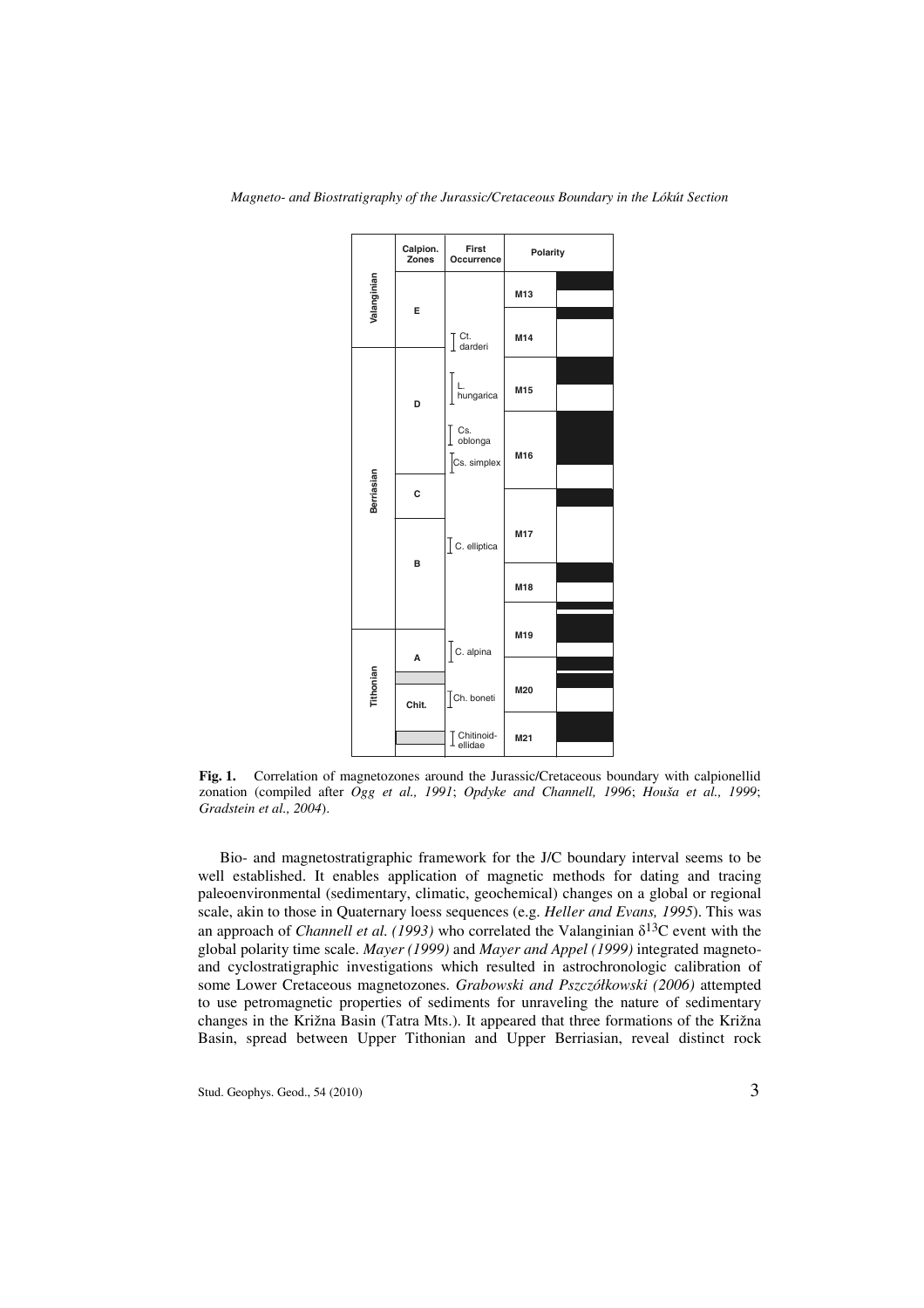magnetic contrasts which might be interpreted in terms of environmental changes on a basinal scale. In this paper we applied similar methodology for magnetostratigraphic calibration and dating of sedimentary changes in the Lókút section, located in the central part of the Transdanubian Range, Northern Hungary.

## 1.1. Geological Setting and Sampling

Northern Hungary belongs to the Alcapa megaterrane that is a large composite structural unit including the Eastern Alps, the Western Carpathians and the northern part of the basement of the Pannonian Basin (*Csontos and Vörös, 2004*). Displaced terranes of South Alpine and Dinaridic origin that are located at present at the southeastern part of the Alcapa were named as the Pelso Composite Terrane. The Transdanubian Range Unit is one of the components of the Pelso Terrane (*Kovács et al., 2000*) (Fig. 2). In the Mesozoic, the Transdanubian Range unit was situated between the South Alpine and Austroalpine realms (*Császár et al., 1990*; *Schmid et al., 1991*; *Haas et al., 1995*; *Vörös and Galácz, 1998*; *Haas, 2001*; *Csontos and Vörös, 2004*). The Transdanubian Range unit approached its present-day setting as a result of large scale tectonic motions which took place, according to some authors (e.g. *Csontos and Nagymarosy*, *1998*) before the Early Miocene, or based on paleomagnetic observations, during two tectonic phases in the 18.5−17.7 Ma and in the 16.0−14.5 Ma time intervals (*Márton and Fodor, 2003*). Transdanubian Range reveals a synclinal structure (Fig. 2) formed by tectonic deformations that occurred mainly in Early Albian but started already in the Late Aptian (*Fodor et al*.*, 2005*). Middle Cretaceous structures are unconformably covered by Upper Cretaceous and Eocene formations.



**Fig. 2.** Tectonic sketch of Transdanubian Range (without Tertiary cover) with Lókút and Sümeg sections indicated. Insert map indicates the position of Transdanubian Range (rectangle) in the contour map of Hungary.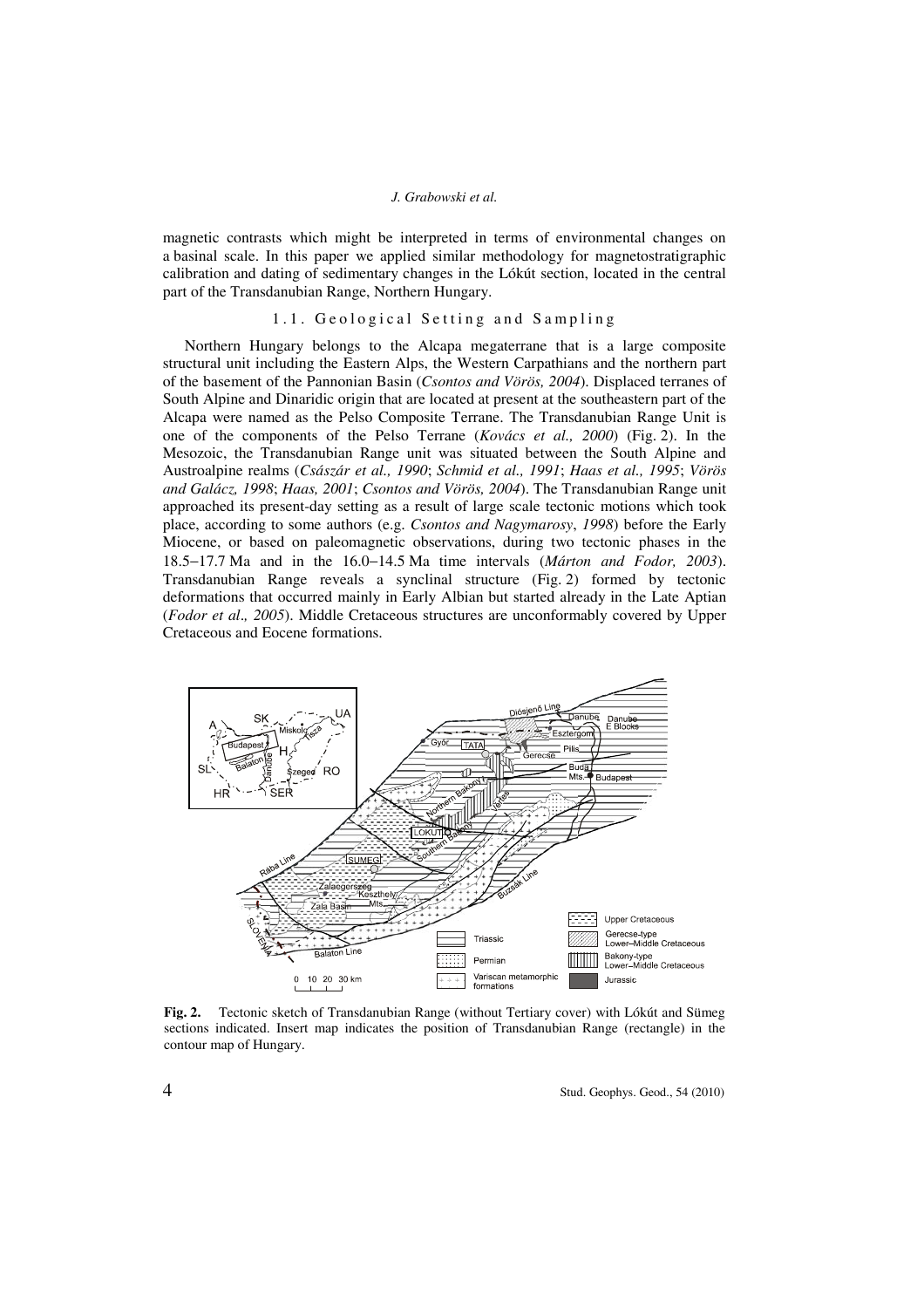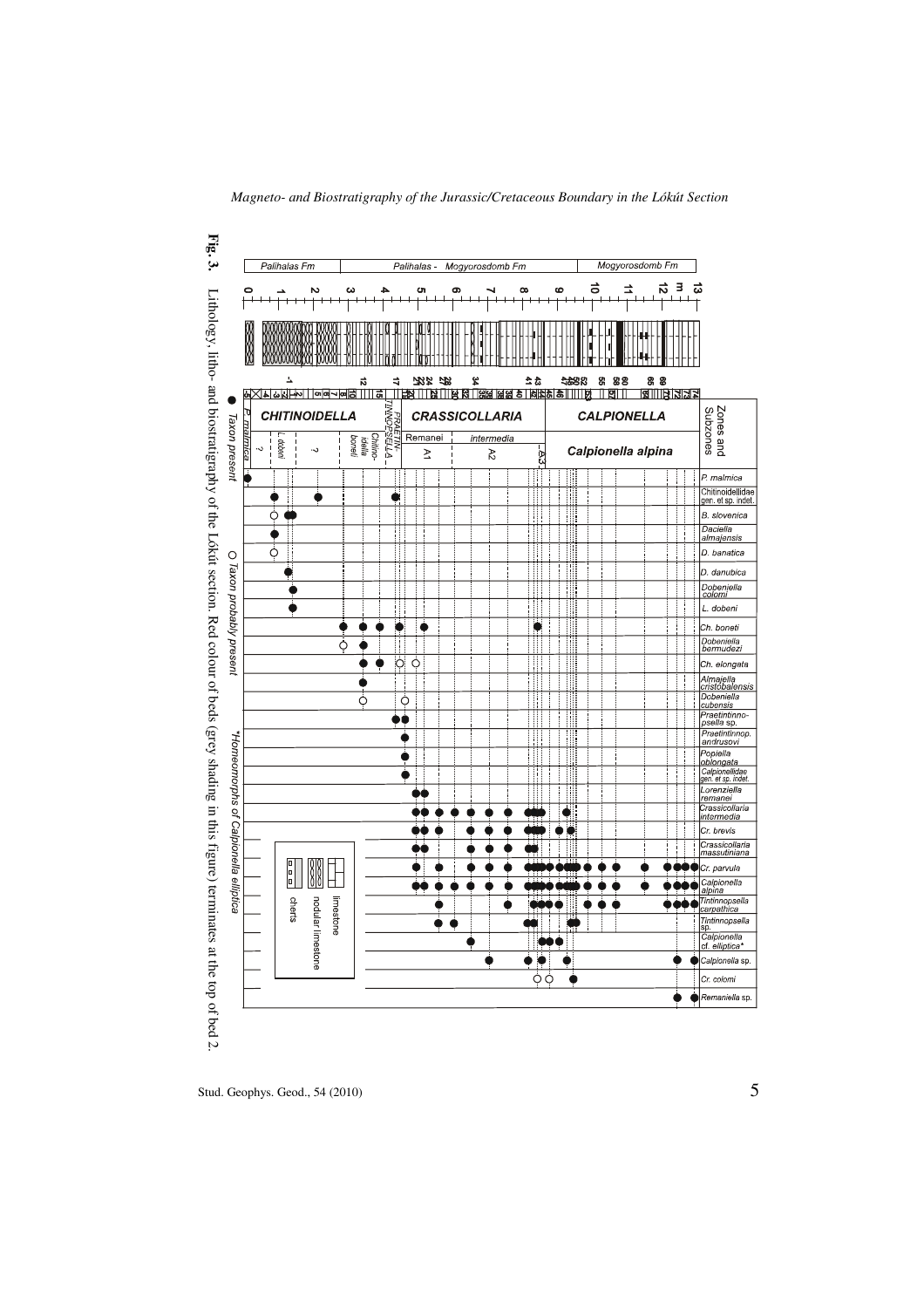The Lókút section is located in the Bakony Mts. that is a part of the Transdanubian Range. The area belongs to the southern limb of the main syncline, near to its axis. The exposure is an artificial trench on the southern slope of Lókút Hill, east of village Lókút (geographical coordinates:  $47^{\circ}12'17''$ N;  $17^{\circ}52'56''$ E). Strata dip gently to the north with mean orientation 357°/20°, calculated as a mean of tens of measurements.

The basal part of the measured section comprises red and yellowish to white nodular limestones of the Pálihálás Formation (Fig. 3), rich in *Saccocoma* ossicles. Based on ammonites the Pálihálás Formation was assigned to the Kimmeridgian to Lower Tithonian (*Vígh, 1984*). Upper Tithonian to Lower Berriasian interval is represented by white cherty limestones of Maiolica-type, containing calpionellids, radiolarians and aptychi (Mogyorósdomb Fm). Facies distribution and thickness data of biostratigraphically well correlable sections suggest that in the latest Jurassic to earliest Cretaceous the SW part of the Bakony area (environs of town Sümeg) may have been located in the inner part of a deep pelagic basin, whereas its central and eastern part belonged to a much shallower submarine plateau (*Fülöp, 1964*; *Haas et al*., *1985*). The Lókút area belonged to the transitional zone between the deep basin and the shallower plateau. This reflects in the microbiofacies of the succession. The biomicrite and biomicrosparite packstones contain large amount of calpionellids and globochaetes and usually only very few radiolarians in Lókút, whereas large amount of radiolarians and related chert nodules characterizes the typical deep basin successions in Sümeg (*Haas et al., 1994*).

First paleomagnetic investigations of the Lókút section ("white Tithonian limestone") were performed by *Márton and Márton (1981)*. Rock magnetic investigations indicated that magnetite was the magnetic carrier. The authors documented presence of pre-folding component of normal polarity, which was interpreted as primary (see Table 1 of *Márton and Márton, 1981)*. They mentioned that limestones are partially remagnetized, however they did not discuss the secondary component in detail.

For the purpose of present study, all the beds in the section were numbered. Uncovered part of the section consists of 79 beds: the lowest −5, the highest 74 (Fig. 3). Samples were taken either with a gasoline powered drill or as block (hand samples). Sampling was performed in two steps. In the first step, the Hungarian team collected samples from beds  $-3$ ,  $-1$ , 15, 20, 30, 40 and 53. The pilot collection of cylindrical samples was divided in two parts, which were demagnetized in the paleomagnetic laboratories in Warsaw and Budapest. The results obtained in two laboratories were fully concordant. In the second step, the section was sampled bed by bed. 74 beds were sampled, drill cores were taken from 50 beds while hand samples were taken from 24 beds. The main part of the samples was demagnetized and analyzed in the Paleomagnetic Laboratory of the Polish Geological Institute in Warsaw.

## 1.2. Litho- and Biostratigraphy

Precise lithostratigraphic assignment and subdivision of the Lókút section is not easy due to paleogeographic setting of the study area i.e. it was located in a transitional zone between a deep basin in the west and a shallower plateau in the east. This setting reflects in the transitional litho- and biofacies characteristics of the formations. The lower part of the section, comprising reddish nodular limestones, should be assigned to Pálihálás Formation (Fig. 3). Above bed no. 2, the limestones become yellowish or white, nodularity is however visible up to bed no. 7. This feature decreases up the section, but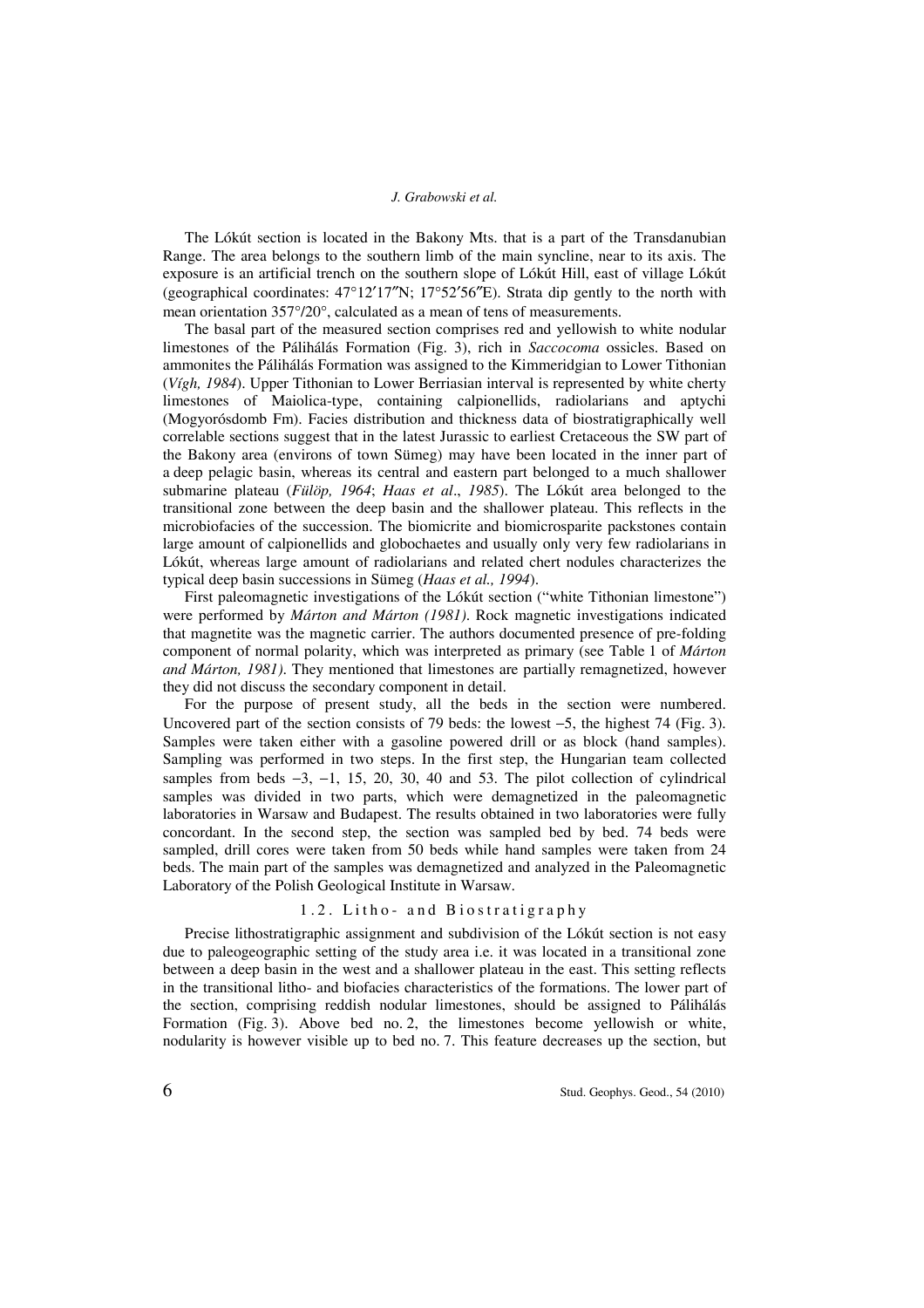single nodular beds are observed as high as bed no. 33. Therefore top of the Pálihálás Formation was arbitrarily accepted at the top of bed no. 7. The interval between beds no. 7 and 50 was assigned to transitional "Pálihálás - Mogyorósdomb Fm.", because it reveals features characteristic for both formations (nodular horizons and chert layers). The highest part of the section, above the bed no. 50, becomes more cherty, which is characteristic for the Mogyorósdomb Fm.

Study of thin sections from samples collected at Lókút (Bakony Mts.) has shown that the lowermost exposed bed (−5) belongs to the Early Tithonian *Parastomiosphaera malmica* Zone (Fig. 3). The *Chitinoidella* Zone begins with the bed −3; this is probably the *Longicollaria dobeni* Subzone. The interval between beds −1 and 15 also belongs to the *Chitinoidella* Zone. Samples 8 to 15 represent the (earliest) Late Tithonian *Chitinoidella boneti* Subzone. Sample taken from bed 17 contains Chitinoidellidae together with a few specimens of *Praetintinnopsella* sp., thus it is placed in the *Praetintinnopsella* Zone (sensu *Borza, 1984*). Sample from bed 19 yielded *Praetintinnopsella andrusovi* Borza, 1969, but poorly preserved calpionellids indicate for the base of Late Tithonian *Crassicollaria* Standard Zone. Microfossil data from beds 19 and 21 indicate lowermost interval of the Remanei Subzone (Fig. 3). The subsequent beds (22−29) also belong to the Remanei Subzone of the *Crassicollaria* Zone (=A1 in the subdivision of *Remane, 1963, 1964, 1985*).

The beds 30 and 33 have been assigned to the *Crassicollaria intermedia* Subzone of the *Crassicollaria* Zone. The sample from the latter limestone bed is rich in calpionellids and *Saccocoma* ossicles. There are some specimens in this calpionellid assemblage (assigned to *Calpionella* cf. *elliptica*, Fig. 3), which are more slender than those described by *Nagy (1986)* as *C. grandalpina* and *C. elliptalpina* from the Upper Tithonian strata of Mecsek Mountains. Interestingly, the discussed *Calpionella* specimens from the Late Tithonian bed 33 of the Lókút section are similar to *C. alpelliptica* reported from the Early Berriasian *C. alpina* Subzone (*Nagy, 1986*). The Intermedia Subzone terminates with the bed 44, which is characterized by a very high share of *C. alpina* (84.6%) and presence of infrequent specimens of *Cr. intermedia*, *Cr. brevis* and *Cr. parvula* (Fig. 4).

The calpionellid assemblage of the next bed (45) is mainly composed of *C. alpina* (84.9%) and *Cr. parvula* (10.2%), therefore was assigned to the Early Berriasian *C. alpina* Subzone of the *Calpionella* Standard Zone (Figs. 3 and 4), despite a presence of one specimen identified as *Crassicollaria* cf. *colomi* Doben. Therefore, the Tithonian/Berriasian boundary (and J/K boundary) is placed between beds 44 and 45 following the criteria of *Remane et al. (1986)*. Nevertheless, rare specimens belonging to *Cr. intermedia, Cr. brevis* and *Cr.* cf*. colomi* still occur in beds 45−53. Relatively high share of *Cr. parvula* is characteristic for the calpionellid assemblage of some Early Berriasian limestones, with the maximum value (about 35%) recorded in sample 49 (Fig. 4).

A tentative (lithology-based) correlation of the microfossil zonation (Fig. 3) with the ammonite zones reported for the Lókút section (*Vigh, 1984*) suggests that the bulk of the Early Berriasian strata (our beds 45−74) was not included in this earlier macrofaunal study. The basal Tithonian ammonite zone (*Hybonoticeras hybonotum* Zone) reported by *Vigh (1984)* is not represented in our section because this part of the Pálihálás Formation is currently not exposed.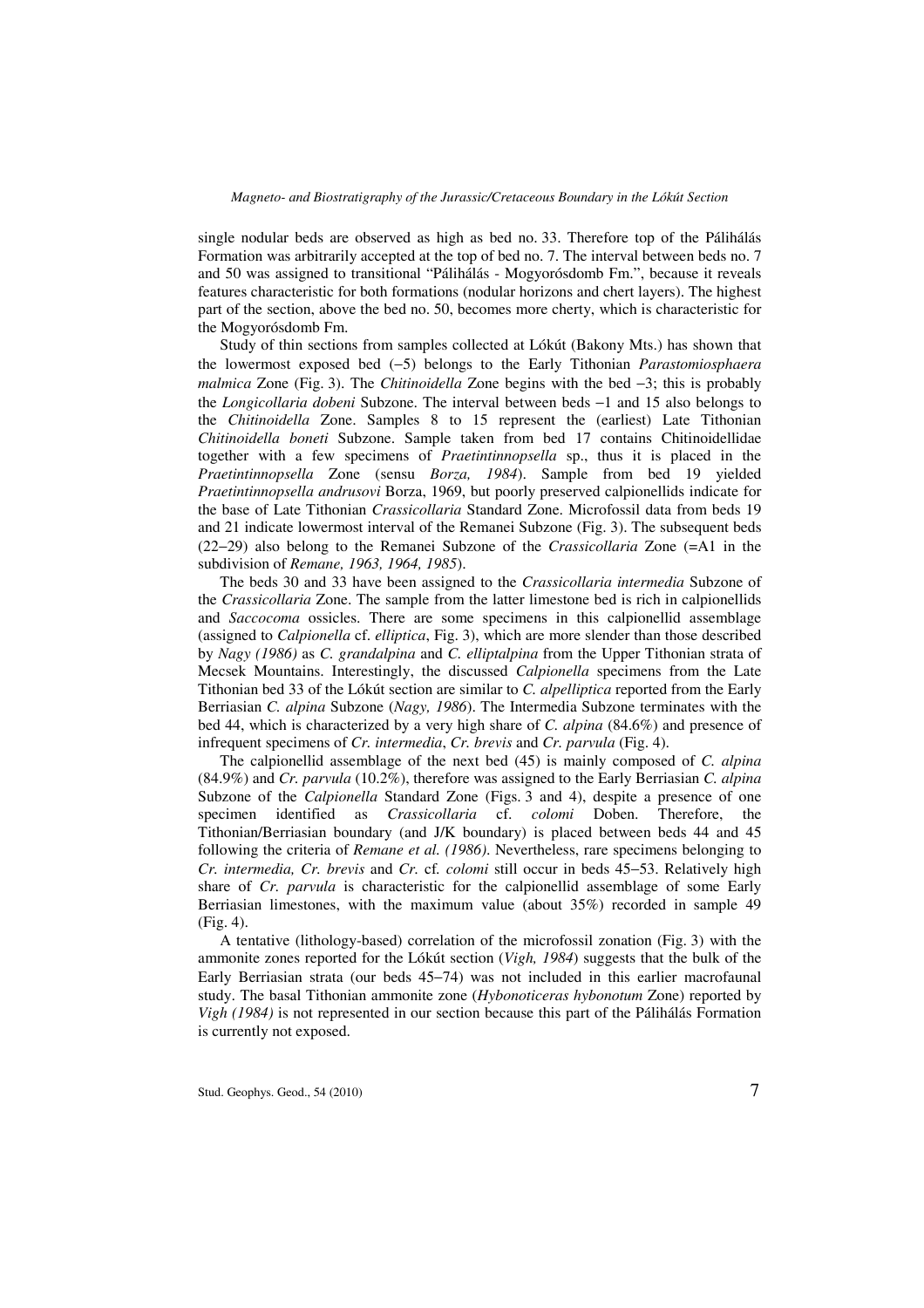

**Fig. 4.** Calpionellid taxa frequencies for the latest Tithonian-Early Berriasian limestones of the Lókút section determined from thin sections analysis.

## 1.3. Paleomagnetic Methods

Standard cylindrical specimens of 2.2 cm height and 2.5 cm of diameter were prepared from drill cores and hand samples. Most paleomagnetic experiments were performed in the paleomagnetic laboratory of Polish Geological Institute. Natural Remanent Magnetization (*NRM*) was measured with a JR6A spinner magnetometer and kappabridge KLY2 was used for magnetic susceptibility measurements. Specimens were demagnetized almost exclusively by thermal method using MMTD1 oven. Occasionally alternating field demagnetization was also applied, by means of Molspin tumbler. Results of measurements were further processed using the Remasoft software (*Chadima and Hrouda, 2006*). The VGP latitudes of primary components from each bed, were calculated as angular distances between VGPs from individual beds and mean paleopole for the section (see Table 1). Rock magnetic investigations comprised measurements of Isothermal Remanent Magnetization (IRM) applied along the *Z* axis in the field of 1 T, and then antiparallel in the field of 100 mT (using MMPM pulse magnetizer). The *S* parameter calculated as ratio of IRM intensities applied in both fields was indicative for proportions of low and high coercivity minerals. *S* ratio was calculated for all beds sampled. In samples from selected beds, stepwise acquisition of the IRM (in the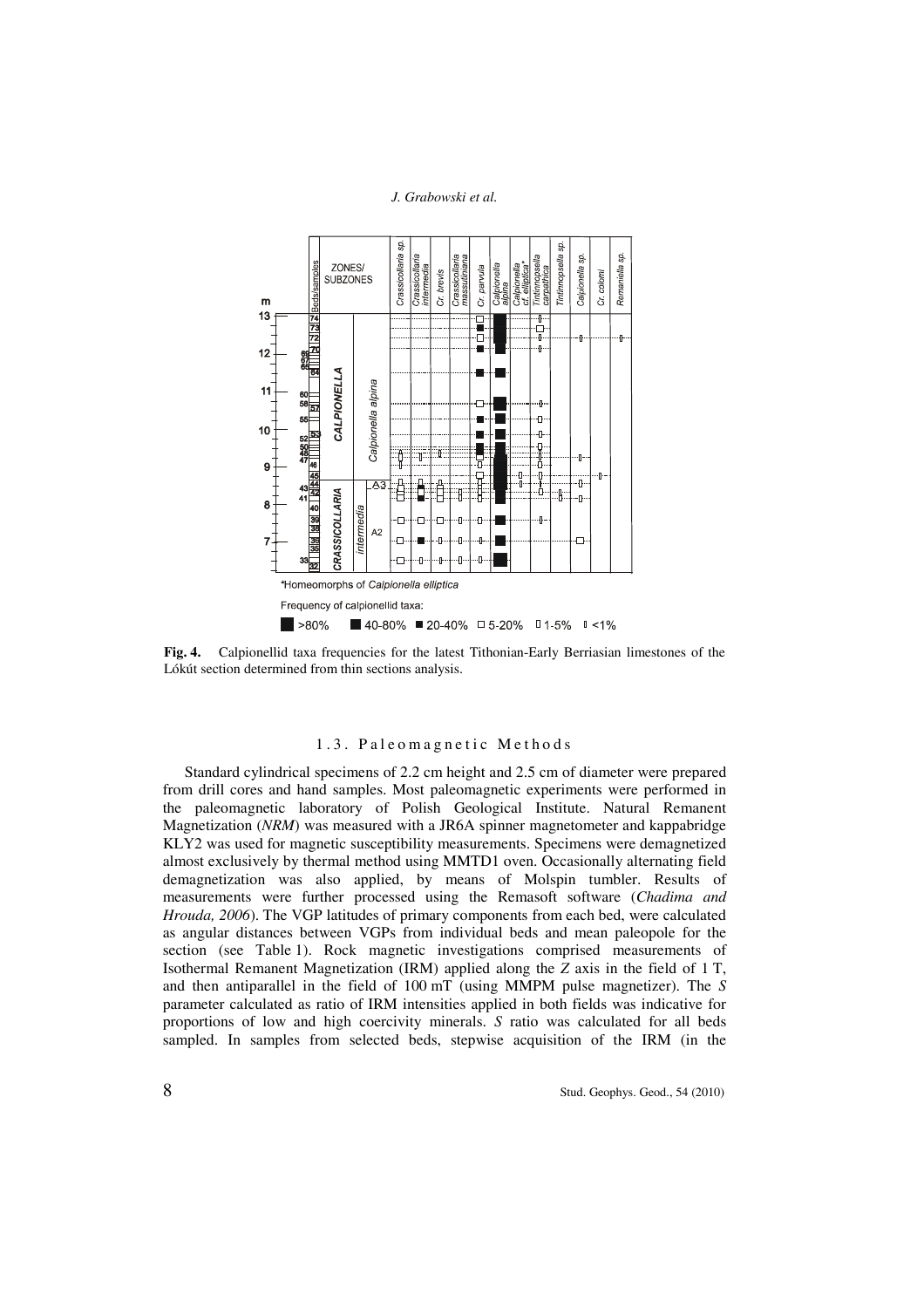| Component | D/I      | $\alpha_{95}$ | k    | $D_c/I_c$ | $N/N_{\alpha}$ | Paleopole      | dp/dm   |
|-----------|----------|---------------|------|-----------|----------------|----------------|---------|
| А         | 18/60    | 4.4           | 23.8 | 11/41     | 48/74          | 75.7°N/126.8°E | 5.0/6.7 |
| В         | 263/49   | 3.5           | 32.4 | 285/46    | 53/74          | 29.5°N/297.6°E | 2.9/4.5 |
| Cn        | 255/38   | 3.0           | 45.8 | 277/39    | 51/74          |                |         |
| Cr        | $71/-30$ | l 5.3         | 9.0  | $84/-34$  | 12/74          |                |         |
| C         | 255/36   | 3.6           | 25.7 | 270/38    | 63/74          | 15°N/303°E     | 2.5/4.3 |

Table 1. Characteristic magnetizations from the Lókút section.

 $D/I$  - declination/inclination before tectonic correction,  $D_c/I_c$  - declination/inclination after tectonic correction;  $\alpha_{95}$ ,  $k$  – Fisher statistics parameters,  $N/N<sub>o</sub>$  - number of beds investigated/used for calculation of mean direction; *dp*/*dm* - confidence oval of paleopole estimation.

maximum field of 1 T) was performed, followed by thermal demagnetization of three axes IRM acquired in the fields of 1 T, 0.36 T and 0.12 T, for identification of magnetic minerals by unblocking temperatures (*Lowrie, 1990*). These experiments were carried out in the ELGI paleomagnetic laboratory, using JR5A spinner magnetometer for remanent magnetization measurements, non-magnetic oven Schonsted TSD1 for thermal demagnetization and MOLSPIN pulse magnetizer for IRM acquisition.

## 2. DEMAGNETIZATION RESULTS

*NRM* intensities of most samples were between 5 and  $50 \times 10^{-4}$  A/m. Some samples revealed anomalously high *NRM* intensities of magnitude 10−2 A/m (Fig. 5a). Demagnetization of pilot collection revealed presence of normal and reversed polarity directions which indicated that primary magnetization was preserved (*Márton and Márton, 1981*). In most samples three components A, B and C are present (Figs. 6 and 7). Component A has low unblocking temperatures (maximum 200°C). Its direction before tectonic correction is close to the present day geomagnetic field direction in northern Hungary (Fig. 7a). Component B of westerly declination and moderate positive inclination is stable between 200°C and 525°C (Fig. 6a,b,d). Both components A and B might be calculated using a fitted line methods (*Kirschvink, 1980*). The third component C with unblocking temperatures higher than  $525^{\circ}$ C reveals dual polarity (Cn - normal and Cr - reversed). Its presence is more evident in the case of Cr (Fig. 6c,d). Its calculation using the fitted line method is often impossible because of magnetic susceptibility increase above 550°C and overlapping unblocking temperature spectra with component B. However *NRM* direction before magnetic susceptibility increase is different than component B. It tends towards SW (Cn) and NE (Cr) quadrant of the stereonet and its inclinations are lower than that of B component. Therefore component C was calculated as last *NRM* directions on demagnetization paths, just before final susceptibility increase (Fig. 7c). Samples with anomalously high *NRM* intensity (see Fig. 5a) behaved in a different way. Thermal treatment alone did not lead to isolation of the three components A, B and C. Demagnetization paths created great circles directed towards component B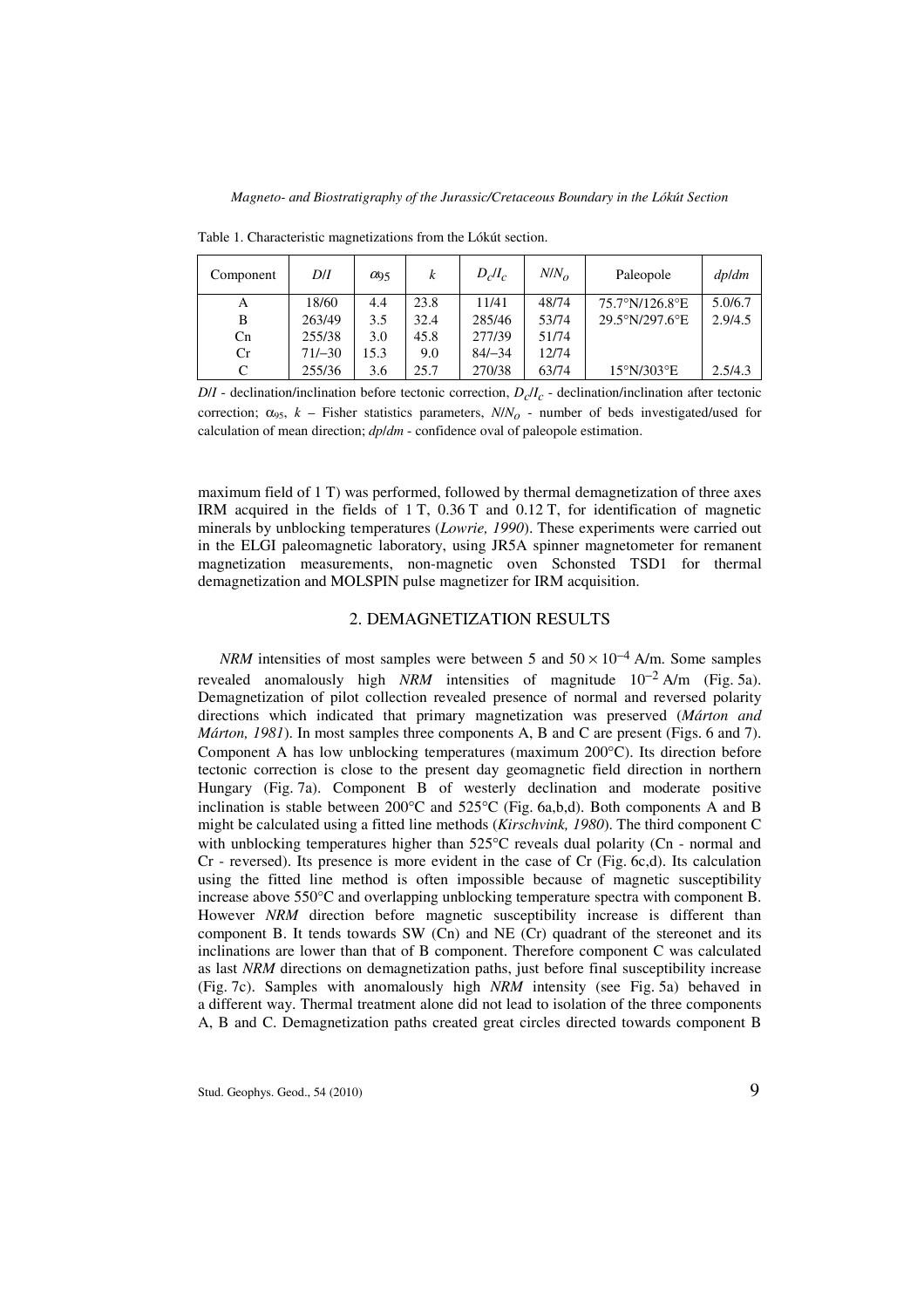

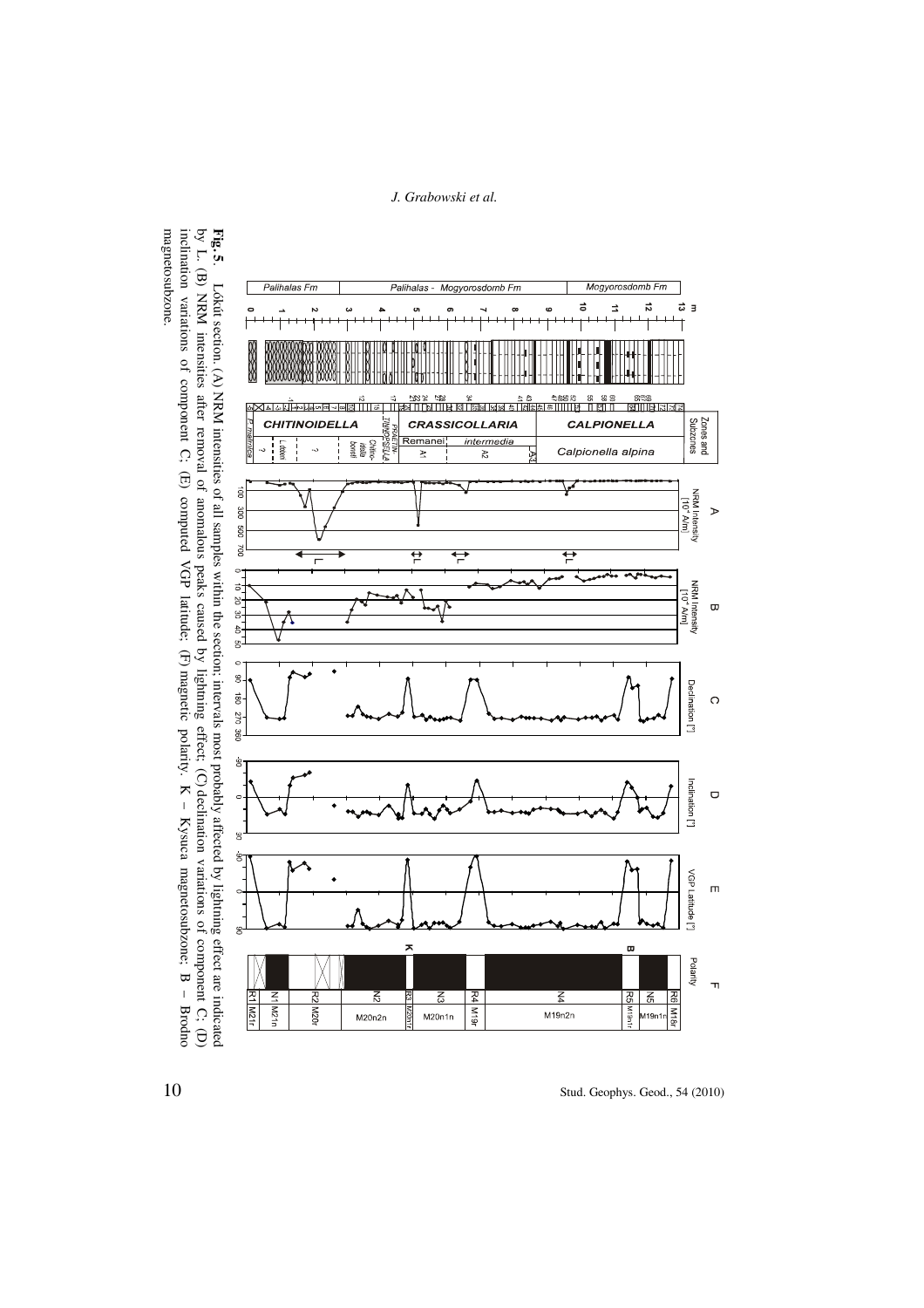

**Fig. 6.** Thermal demagnetization of typical samples. Orthogonal projection (Zijderveld diagram). **(a)** Lo-21a, Upper Tithonian, magnetozone M20n1n; **(b)** Lo-46a, lower Berriasian, magnetozone M19n2n; **(c)** Lo-1(9461), Lower Tithonian, magnetozone M20r; **(d)** Lo-35a, Upper Tithonian, magnetozone M19r. All projections before tectonic correction. Magnetization components indicated on Zijderveld diagrams.

and C, but stable end point was not reached. *NRM* in natural state revealed an equatorial inclination and this component was hard to remove using thermal demagnetization alone (Fig. 8a). However it was very easily removed with alternating field. In most cases after AF treatment up to 20 mT, components B and C emerged. In this case further demagnetization was carried out with thermal method (Fig. 8b,c).

## 3. AGE OF MAGNETIZATION COMPONENTS

Component A, in the geographical coordinates (Fig. 7a), situates very close to the present day geomagnetic field direction of the study area  $(D = 6^{\circ}, I = 61^{\circ})$ . This observation, as well as low unblocking temperatures (100−200°C) account for a viscous remanent magnetization acquired during last 700 thousand years (Brunhes epoch). Also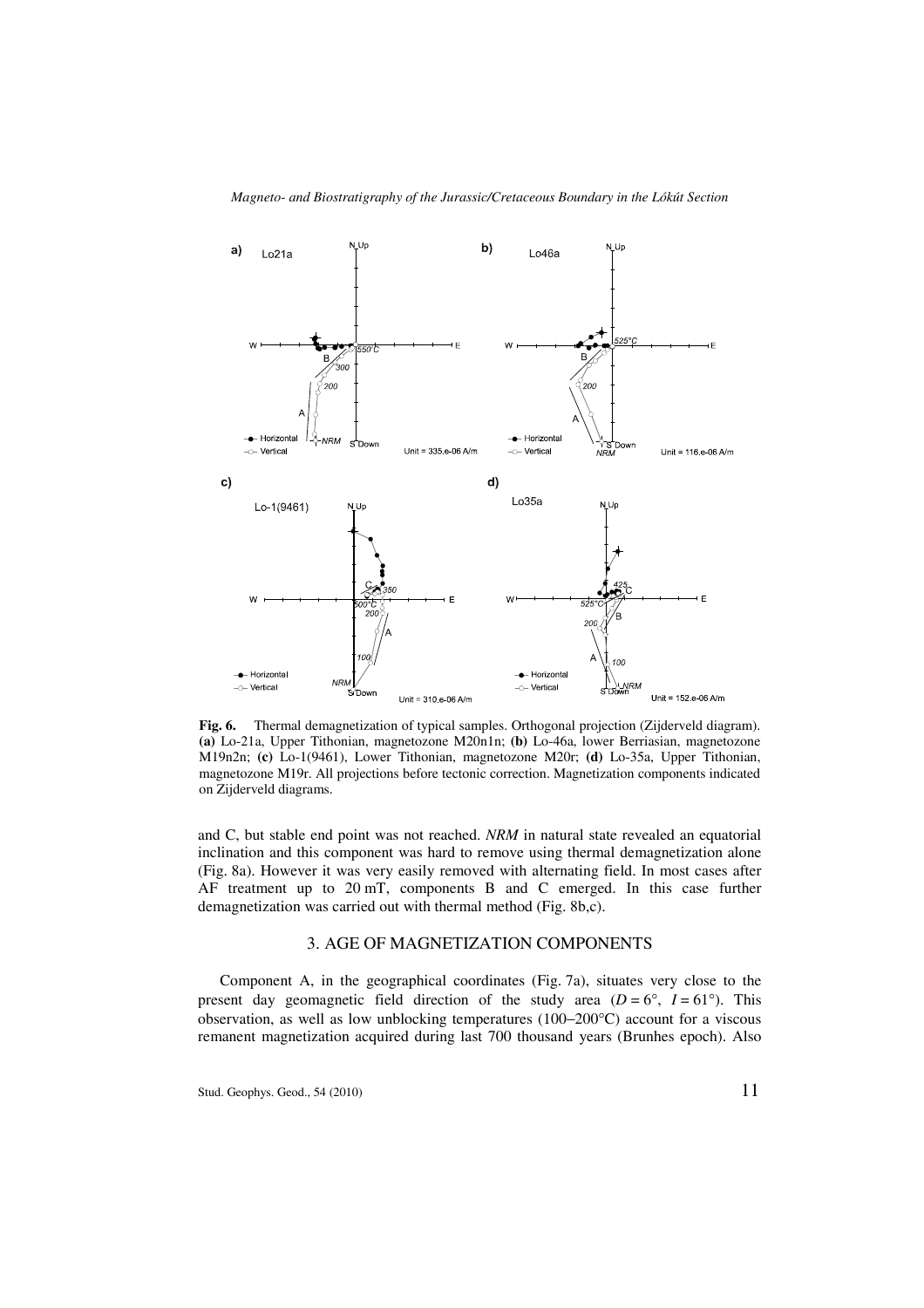the component B, of exclusively normal polarity (Fig. 7b), is most probably secondary. Presence of this component was reported in earlier studies (*Márton and Márton, 1981*). They suggested that it was carried by pigmentary hematite and mentioned that even after demagnetization to temperatures as high as 450°C primary antipodal direction could not be isolated. Present results confirm this observation - double polarity of component C (Figs. 6c,d and 7c) is observed after demagnetization to 500°C. Márton and Márton *(1981)* claimed that component B is of pre-Tertiary age. Post-folding Tertiary age of component B is considered as unlikely. Reference Tertiary direction for Transdanubian Range reveals declination 300−330° (*Márton and Mauritsch, 1990*; *Márton and Fodor,*  2003), thus almost 30−60° different than that of component B in post-folding coordinates (Fig. 7b). More precise dating of component B might be performed basing on reference



**Fig. 7.** Stereographic projection of characteristic components of magnetization. **a)** component A, before tectonic correction; **b)** component B before (left) and after tectonic correction (right); **c)** component C before (left) and after tectonic correction (right).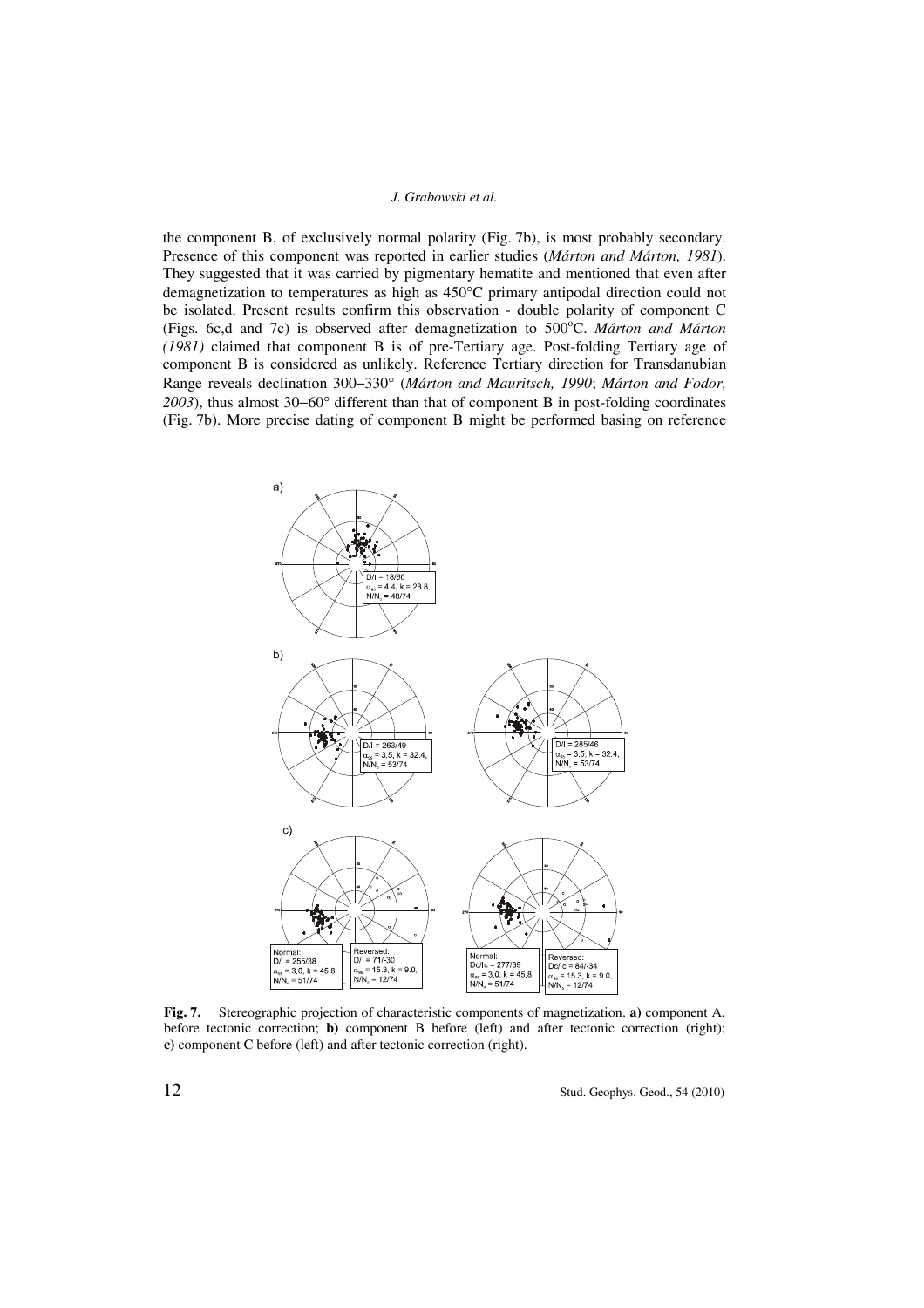Mesozoic paleodirections for Transdanubian Range, obtained by *Márton and Márton (1983,* Fig. 9). In geographical coordinates, component B is situated close to expected Tithonian magnetizations, while after tectonic corrections it is shifted towards Aptian−Albian directions (see Figs. 7b and 9a). Post-folding age of component B must be excluded because folding in the Transdanubian Range took place between Aptian and Albian (*Fodor et al., 2005*). Pre-folding origin of component B is accepted because it might be acquired during maximum burial of the studied formations in the Aptian, just before the onset of the folding. Component C is considered as primary. It reveals double polarity (Cn - normal, Cr - reversed) and its direction is close to the reference Tithonian direction of the area (Fig. 9b), calculated by *Márton and Márton (1983)* from several localities in the Transdanubian Mts. with positive result of fold test. Therefore this component was used for construction of magnetic polarity time scale (Fig. 5e,f).



**Fig. 8.** Demagnetization of anomalous specimen of high *NRM* intensity. Sample Lo-52, Lower Berriasian, magnetozone M19n2n. **a)** thermal demagnetization. Components B and C not isolated; **b)** and **c)** - mixed AF (20 mT) and thermal demagnetization. After AF and very large drop in *NRM* intensity a component B or Cn is revealed between 350 and 450°C.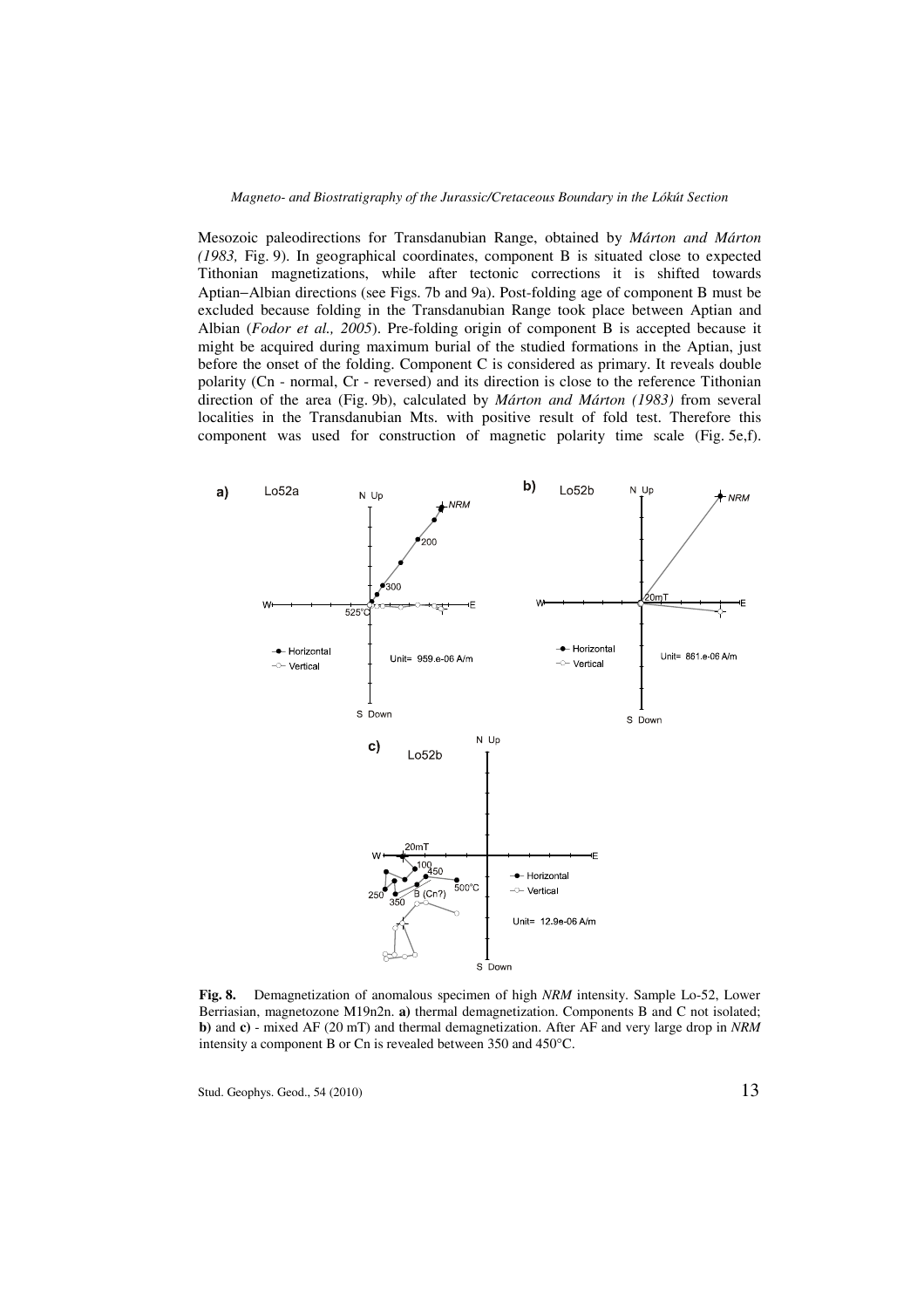

**Fig. 9.** Primary magnetizations of Tithonian−Senonian age from Transdanubian Range (numbers 1−5, after *Márton and Márton, 1983*) and its comparison with components B **(a)** and C **(b)** from Lókút section, before (btc) and after tectonic correction (atc).

Directions Cn and Cr are almost antipodal, however dispersal of Cr is greater than Cn (Fig. 7c). This is a very common situation observed in paleomagnetism of Mesozoic carbonate rocks from Carpathians (e.g. *Márton and Márton, 1981*; *Grabowski, 2005*; *Lewandowski et al., 2005*) and Apennines (*Houša et al., 2004*). It results from contamination of component C by component B even at the highest demagnetization steps. Components B and Cn are situated close to each other, therefore contamination of B component does not affect the clustering of Cn - Fisherian parameters of B and Cn are comparable, see Fig. 7b,c). Cr is situated on the opposite quadrant of stereonet and admixture of component B, of variegated intensity in particular samples, is the main reason of its rather poor clustering. That is also the reason why component B has apparently lower stability against thermal demagnetization in the reversed polarity than in normal polarity samples (see Fig. 6b,d). However the *McFadden and McElhinny (1990)* reversal test for component C is positive (with category C, the lowest), so it represents a reliable approximation of ancient geomagnetic field direction at the J/C boundary in the study area.

Nature of anomalous directions with very high *NRM* intensity is not certain. In our opinion they represent the lightning effects causing acquisition of an IRM. They may partially or completely obscure all other components within the rocks. Magnetizations with similar properties (high intensities, very low coercivity, anomalous directions) were reported by *Grabowski (2000)* from the Mesozoic of Tatra Mts., especially from higher areas not covered by vegetation, which makes the lightning model even more plausible.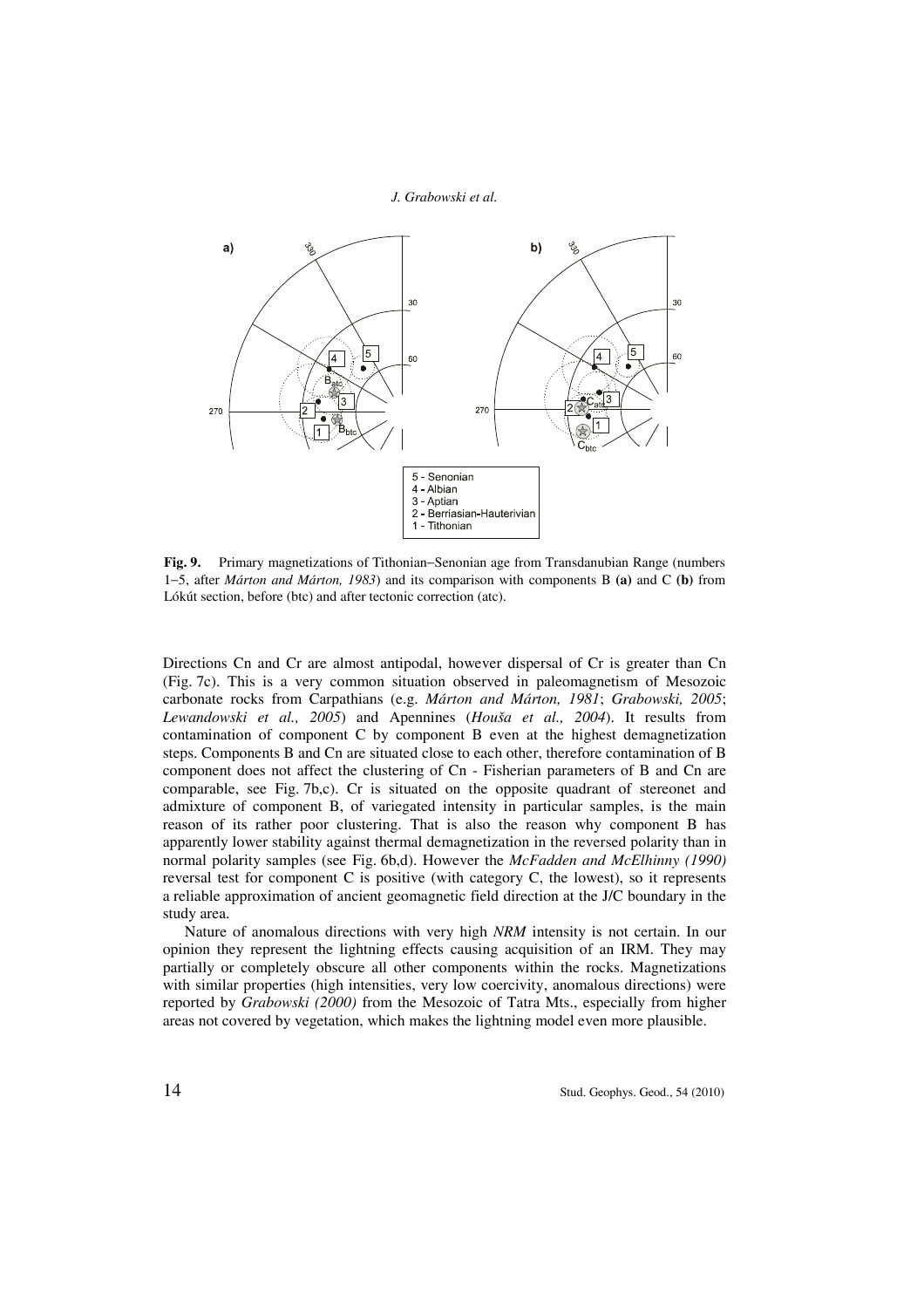# 4. MAGNETOSTRATIGRAPHY AND CORRELATION WITH GLOBAL POLARITY TIME SCALE (GPTS)

Normal (N) and reversed (R) polarity intervals within the Lókút section (according to polarity of component C) were numbered (see Fig. 5c−f). Bed −5, the lowest in the section, reveals reversed polarity of component C (interval R1). The three beds above (−4 to  $-2$ ) are of normal polarity (N1). Beds  $-1$  and 1 are again of reversed polarity (R2). Beds 2 to 8 reveal very high *NRM* intensities related to "lightning effect" (Fig. 5a). Beds 5, 6 and 8 are completely remagnetized by lightning, however in beds 2, 3 and 7 a reversed polarity of component C might be established, although characteristic component from bed 7 is somehow "transitional" (see Fig. 5). Therefore these beds were also included to reversed polarity interval R2. Beds numbered 11 to 19 are of predominantly normal polarity. Bed no. 20 is of reversed polarity (R3). Up to the bed no. 32 next normal polarity interval occur (N3). Bed no. 33 reveals a 'lightning effect" and then beds no. 34 and 35 are of reversed polarity - R4. Bed no. 36 was not sampled, while between beds no. 37 and 61 there is a long normal polarity interval (N4). Beds no. 50-52 are affected by lightning, however in bed 52 it was possible to restore the primary direction of normal polarity (Fig. 8). Bed no. 62 was not sampled. Beds no. 63−65 are of reversed polarity (R5) and 66−72 again of normal polarity (N5). The highest bed no. 73 is reversely magnetized (R6).

Microbiostratigraphically indicated J/C boundary falls between beds no. 44 and 45 - in the middle part of normal polarity interval N4 which must be correlated with magnetosubzone M19n2n (Fig. 5f). Basing on reference sections from Italy (*Ogg et al., 1991*; *Houša et al., 2004*; *Speranza et al., 2005*) and Carpathians (*Houša et al., 1999*; *Grabowski and Pszczółkowski, 2006*) a boundary of standard calpionellid zones A/B (boundary of subzones *intermedia*/*alpina*) is situated within this magnetosubzone (Fig. 1). Consequently, the magnetic intervals might be correlated to the GPTS down and up the section, verifying position of magneto(sub)zones with help of microfossil biostratigraphy. Reversed polarity interval R4 should be correlated with magnetozone M19r. It is situated entirely within subzone *intermedia* (A2) in the Upper Tithonian, which is conformable with standard Italian sections (*Ogg et al., 1991*) as well as Carpathian results (*Houša et al., 1999; Grabowski and Pszczółkowski, 2006*). Normal polarity intervals N3 and N2 might be correlated to magnetosubzones M20n1n and M20n2n respectively. They are separated by a short reversed polarity event (R3) which is most probably magnetosubzone M20n1r (Kysuca). It is situated within the *remanei* subzone (A1), similarly as in the Brodno section (*Houša et al., 1999*). Magnetosubzone M20n2n contains *Praetintinopsella* Zone and large part of *Ch. boneti* Subzone, which again agrees well with the Carpathian sections. Further down the section, reversed polarity interval R2 might correspond to magnetozone M20r. It is situated entirely within Chitinoidella Zone which is also a case in the Italian sections (*Ogg et al., 1991*). The chitinoidellids in the Brodno and Tatra Mts. sections do not occur below this magnetozone (*Houša et al., 1999*; *Grabowski and Pszczółkowski, 2006*). The M20n2n/M20r boundary correlates with boundary between Lower and Upper Tithonian. The lowermost normal polarity interval N1 should be assigned to a magnetozone M21n. In Lókút, as well as in Italian sections (*Ogg et al., 1991*), the lower boundary of the *Chitinoidella* Zone occurs within M21n. Reversed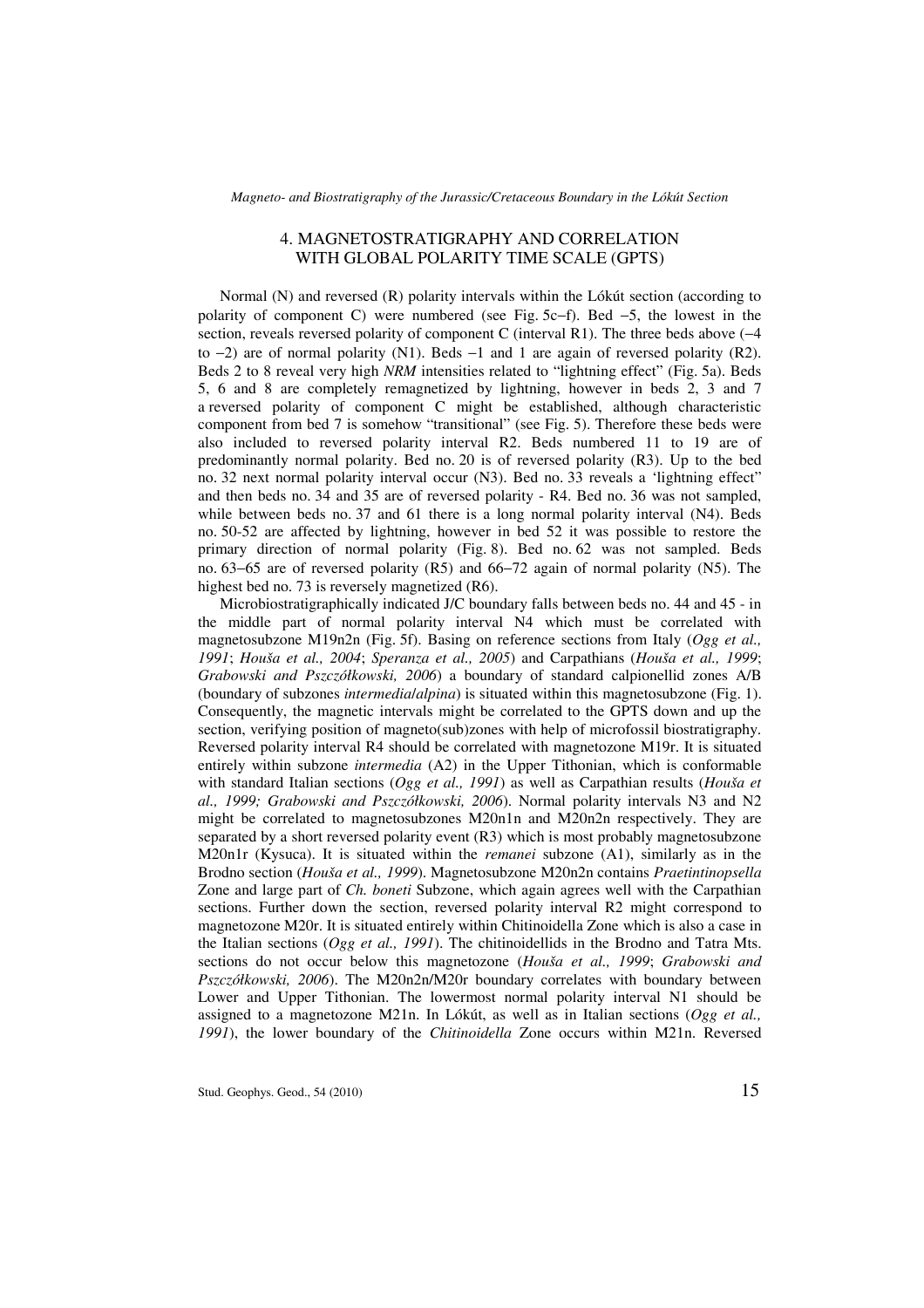polarity interval in the bottom of the section, R1, should be correlated with magnetozone M21r.

Several magnetozones in the upper part of the section, above the J/C boundary, are situated entirely witin the *C. alpina* subzone of Lower Berriasian. Thus reversed polarity interval R5 should be correlated with a short magnetosubzone M19n1r (Brodno) and normal polarity interval N5 with magnetosubzone CM19n1n. The highest reversed polarity interval, R6, is most probably the lowermost part of M18r (Fig. 5f).

## 5. ROCK MAGNETISM

Magnetic susceptibility values range from  $30 \times 10^{-6}$  SI in the lower part of the section to 0 and negative values in the upper part (Fig. 10a). Also IRM values decrease up the section (Fig. 10b). There is a good correlation between both values for samples with  $IRM_{1T}$  < 300 mA/m (Fig. 11a), thus for beds younger than no. 8. This might indicate that magnetic susceptibility might be related to ferromagnetic minerals. However a relative contribution of para- and ferromagnetic minerals to magnetic susceptibility was not evaluated. Low coercivity minerals dominate within the section which might be deduced from negative values of *S* ratio. However variations of *S* ratio indicate admixture of high coercivity minerals. Samples with contrasting values of  $IRM<sub>1T</sub>$  and *S* ratio (Fig. 11b) were subjected to IRM experiments using *Lowrie (1990)* method. It appeared that magnetic mineral assemblage is similar throughout the section. Low coercivity fraction consists of a mineral with maximum unblocking temperature below  $610^{\circ}$ C (Fig. 11c,d). It is interpreted as magnetite, perhaps slightly oxidized because IRM still persists in the  $590^{\circ}$ C, i.e. above Curie temperature of pure magnetite. Presence of oxidized phases is confirmed by distinct increase followed by decrease of magnetic susceptibility between 350 and 500°C: this may be interpreted as evidence for goethite which, on heating, converts to maghemite. High gradient of IRM decrease on intermediate and high coercivity curves between 20 and 150°C accounts for the presence of goethite. It is worth mentioning that samples with anomalously high *NRM* intensities (see Fig. 5a) do not reveal high amount of magnetic minerals. This supports our model that their unusually strong magnetization might be an IRM produced naturally by lightning strikes.

# 6. SEDIMENTATION RATE AND COMPARISON WITH OTHER TETHYAN SECTIONS

Magnetostratigraphic calibration enables a rough estimation of sedimentation rate which might be of importance in paleoenvironmental and paleogeographical reconstructions. The calculations are presented in the Table 2 and Fig. 10d. They should be treated as approximations only and not absolute values. Age assignment to bulk of magnetozones is performed by interpolation assuming constant spreading rate in the Hawaiian anomalies block. This is because only few magnetozones are reliably radiometrically dated (*Opdyke and Channell, 1996; Gradstein et al., 2004*).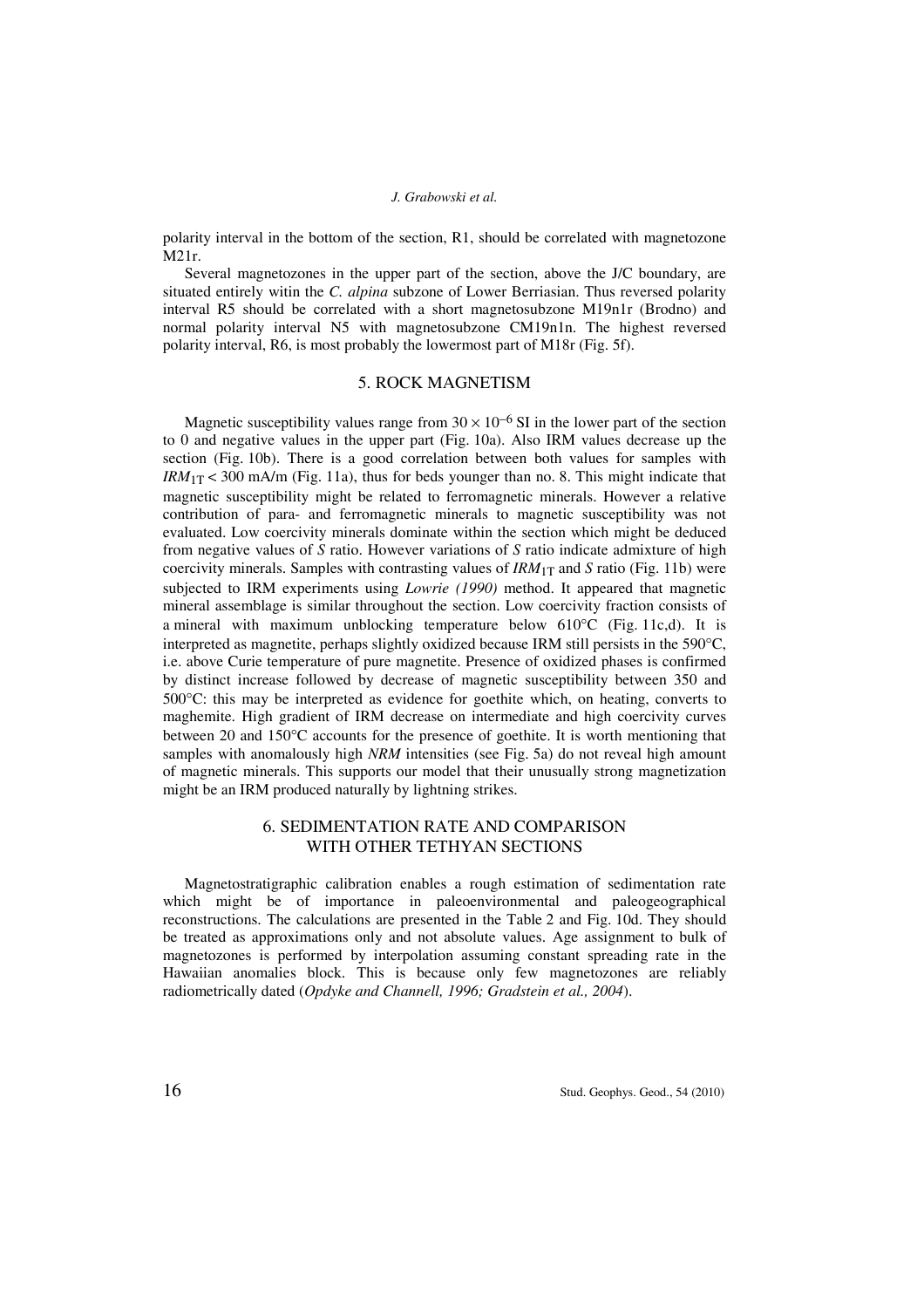

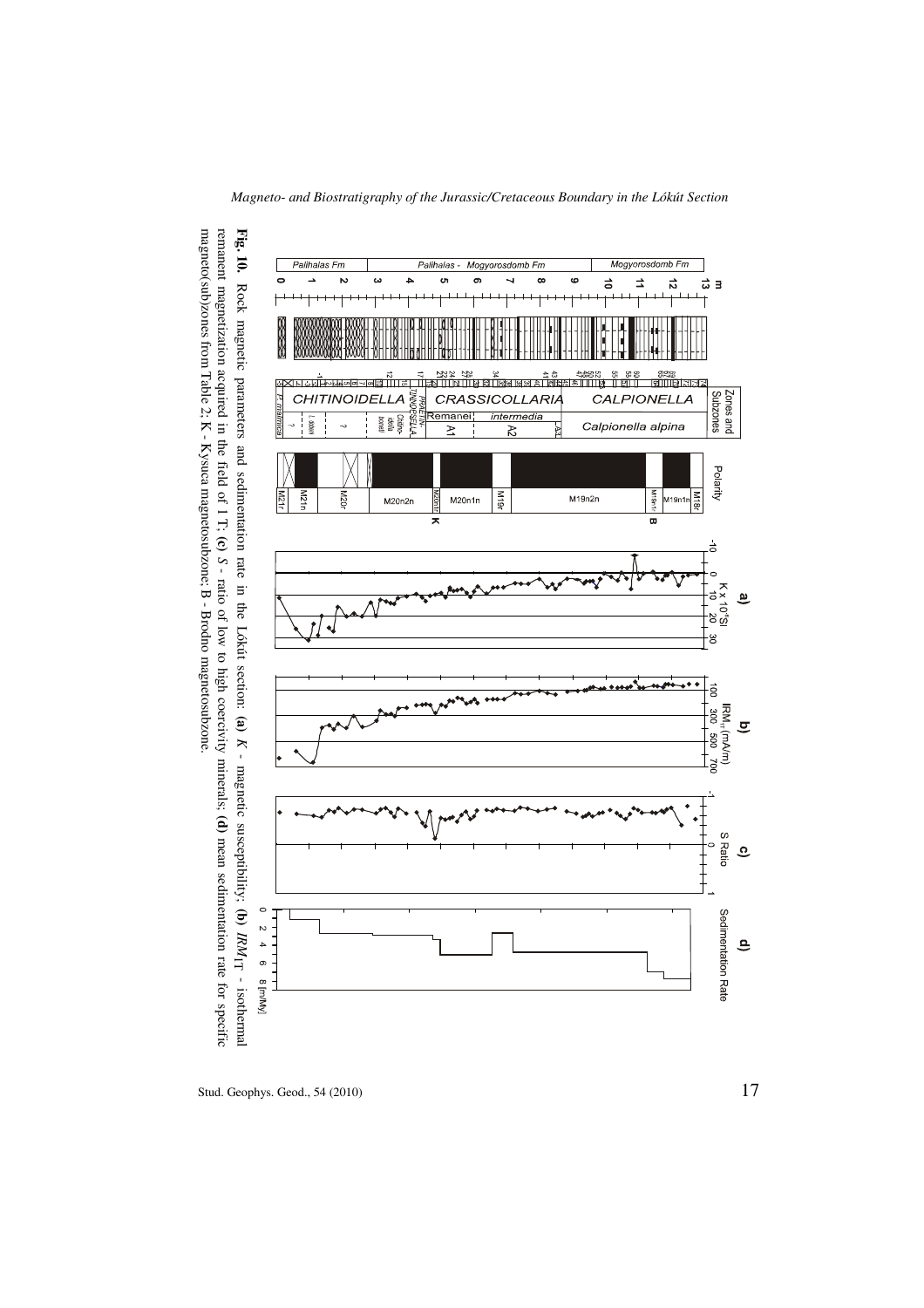

**Fig. 11.** Correlation of *IRM*1T with *k* **(a)** and *S* ratio **(b)**, and petromagnetic properties of selected samples: **(c)** - sample Lo3-2 (bed no. 3,  $k = 27.06 \times 10^{-6}$  SI,  $IRM_{1T} = 407$  mA/m,  $S = -0.67$ ). **(d)** - sample Lo18-1 (bed no. 18,  $k = 13.1 \times 10^{-6}$  SI,  $IRM_{1T} = 213.6$  mA/m,  $S = -0.38$ ). 1 - stepwise acquisition of the IRM, 2 - thermal demagnetization of the IRM acquired in the fields of 0.12 T, 0.36 T and 1 T in three perpendicular directions, 3 - relative intensity decay of IRM acquired along three axes, 4 - magnetic susceptibility changes during thermal treatment.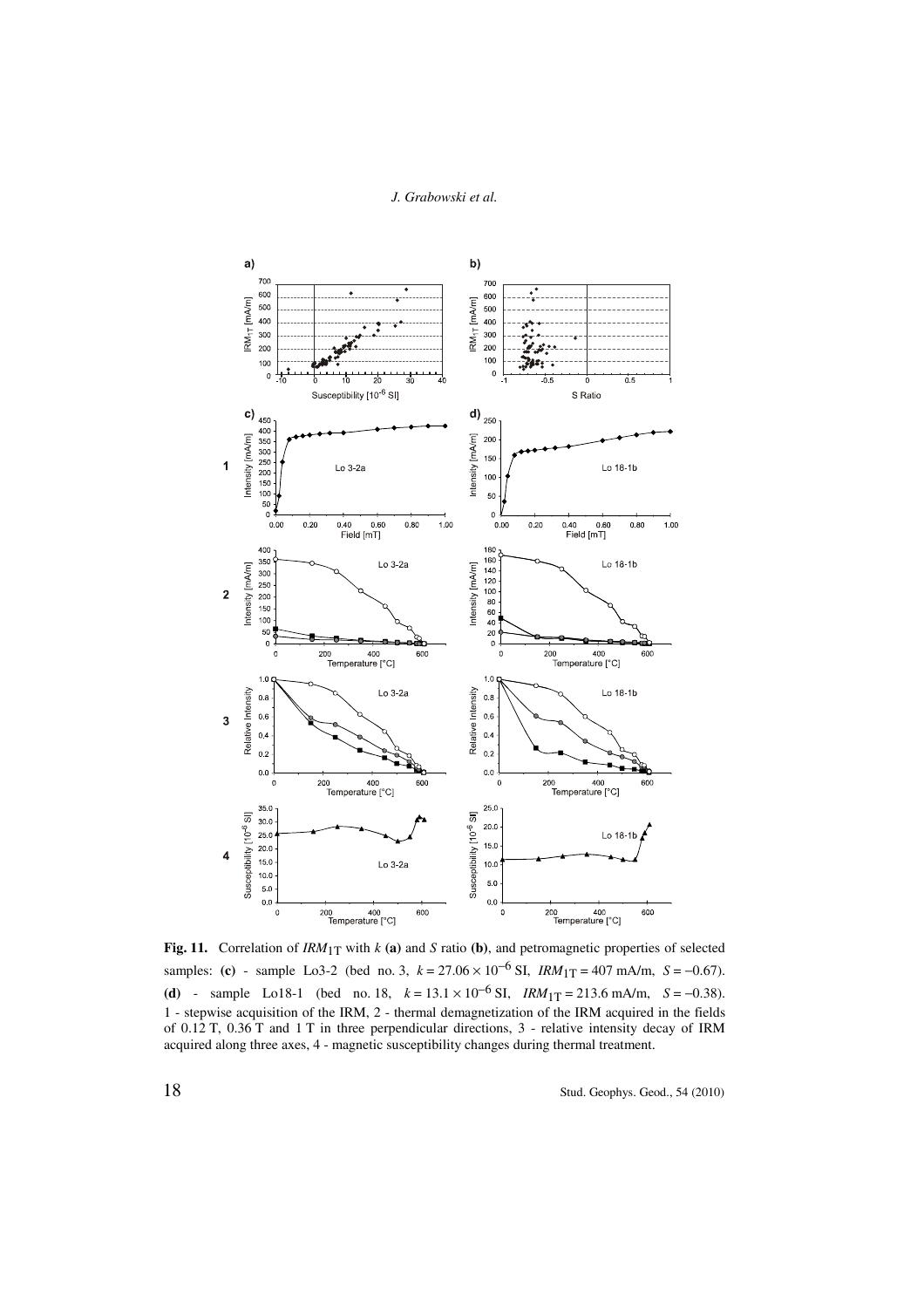−**c)**, Southern Alps - Trento Plateau **(d** −**g)** and Apennines **(h, i)**. **(a)** Lókút (this study); **(b)** Pośrednie (*Grabowski and Pszczółkowski, 2006*); **(c)** Brodno (*Houša et al., 1999*); **(d)** Xausa (*Channell et al., 1987*); **(e)** Frisoni (*Channell and Grandesso, 1987*); **(f)** Foza (*Ogg et al., 1991*); **(g)** Mezzosilva (*Ogg et al., 1991*); **(h)** Arcevia (*Speranza et al., 2005*); **(i)** Bosso (*Houša et al., 2004*; *Speranza et al., 2005*); **(j)** ODP 534 (*Ogg et al., 1991*).

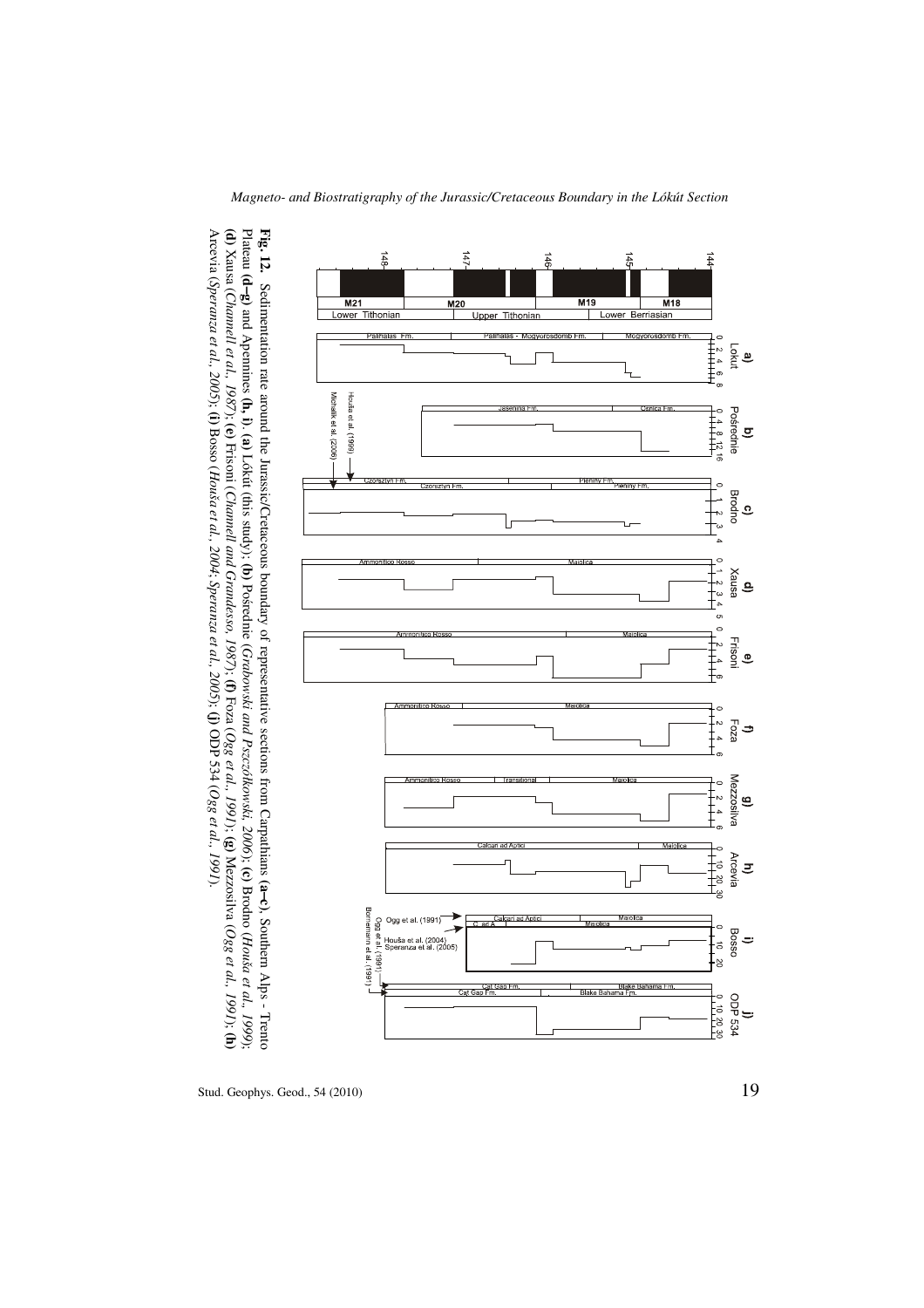| Magnetozone          | Interval $[m]$ | Thickness [m] | Duration [My]               | <b>Sedimentation Rate</b><br>[m/My] |
|----------------------|----------------|---------------|-----------------------------|-------------------------------------|
| CM19n1n              | $11.8 - 12.65$ | 0.85          | 0.11<br>$(144.99 - 144.88)$ | 7.73                                |
| CM19n1r <sup>1</sup> | $11.21 - 11.8$ | 0.59          | 0.07                        | 8.43                                |
|                      | $11.42 - 11.8$ | 0.38          | $(145.06 - 144.99)$         | 5.43                                |
| $CM19n2n^2$          | $7.03 - 11.42$ | 4.39          | 0.88                        | 4.99                                |
|                      | $7.19 - 11.21$ | 4.57          | $(145.95 - 145.06)$         | 4.57                                |
| CM19r                | $6.53 - 7.03$  | 0.50          | 0.22                        | 2.27                                |
|                      | $6.53 - 7.19$  | 0.66          | $(146.16 - 145.95)$         | 3.00                                |
| CM20n1n              | $4.94 - 6.53$  | 1.59          | 0.31<br>$(146.47 - 146.16)$ | 5.13                                |
| CM20n1r              | 4.77–4.94      | 0.17          | 0.05<br>$(146.52 - 146.47)$ | 3.40                                |
| $CM20n2n^3$          | $2.83 - 4.77$  | 1.94          | 0.64                        | 3.03                                |
|                      | $3.03 - 4.77$  | 1.74          | $(147.16 - 146.52)$         | 2.72                                |
| CM20r                | $1.25 - 2.83$  | 1.58          | 0.61                        | 2.59                                |
|                      | $1.25 - 3.03$  | 1.78          | $(147.77 - 147.16)$         | 2.92                                |
| CM21n                | $0.2 - 1.25$   | 1.05          | 0.77                        | 1.36                                |
|                      | $0.5 - 1.25$   | 0.75          | $(148.54 - 147.77)$         | 0.97                                |

**Table 2.** Attempt of sedimentation rate estimation in the Lókút section (timescale after *Gradstein et al., 2004*).

 $\frac{1}{2}$  No results from bed 62.

No results from bed 36.

3 No results from bed 8.

Sedimentation rate generally increases upsection. It is relatively low in the bottom of the section in the Lower Tithonian (magnetozone M21n - 1−1.4 m/My), while it amounts to 7−8 m/My in the Lower Berriasian (magnetosubzones M19n1r and 19n1n). Increase of sedimentation rate is not stepwise. A decrease is observed in magnetozone M19r, comparing to neighboring magnetosubzones M20n1n and M19n2n (almost 5 m/My). The values might be compared to other Carpathian and Alpine sections which are magnetostratigraphically calibrated (Fig. 12). The resolution of sampling in the Pośrednie section from the Križna unit of the Tatra Mts. (*Grabowski and Pszczółkowski, 2006*) was not as high as in Lókút. Nevertheless, the increase of sedimentation rate is observed from Upper Tithonian to Lower Berriasian, with slightly higher values than in Lókút (Fig. 12b). The section Brodno (PKB, Slovakia) is much more condensed (Fig. 12c). Czorsztyn Limestone Formation, between M21r and M20n2n, reveals sedimentation rate slightly more than 2 m/My, thus comparable with typical Pálihálás Formation in the Lókút section. However Pieniny Limestone Formation around the J/C boundary sedimented only slightly faster (ca.  $3 \text{ m/My}$ ) - almost two times slower than Osnica (Tatra Mts.) and Mogyorósdomb Fms (Lókút).

The overall sedimentation rate within the Lókút section is comparable with Southern Alpine sections (*Channell and Grandesso, 1987; Channel et al., 1987; Ogg et al., 1991*;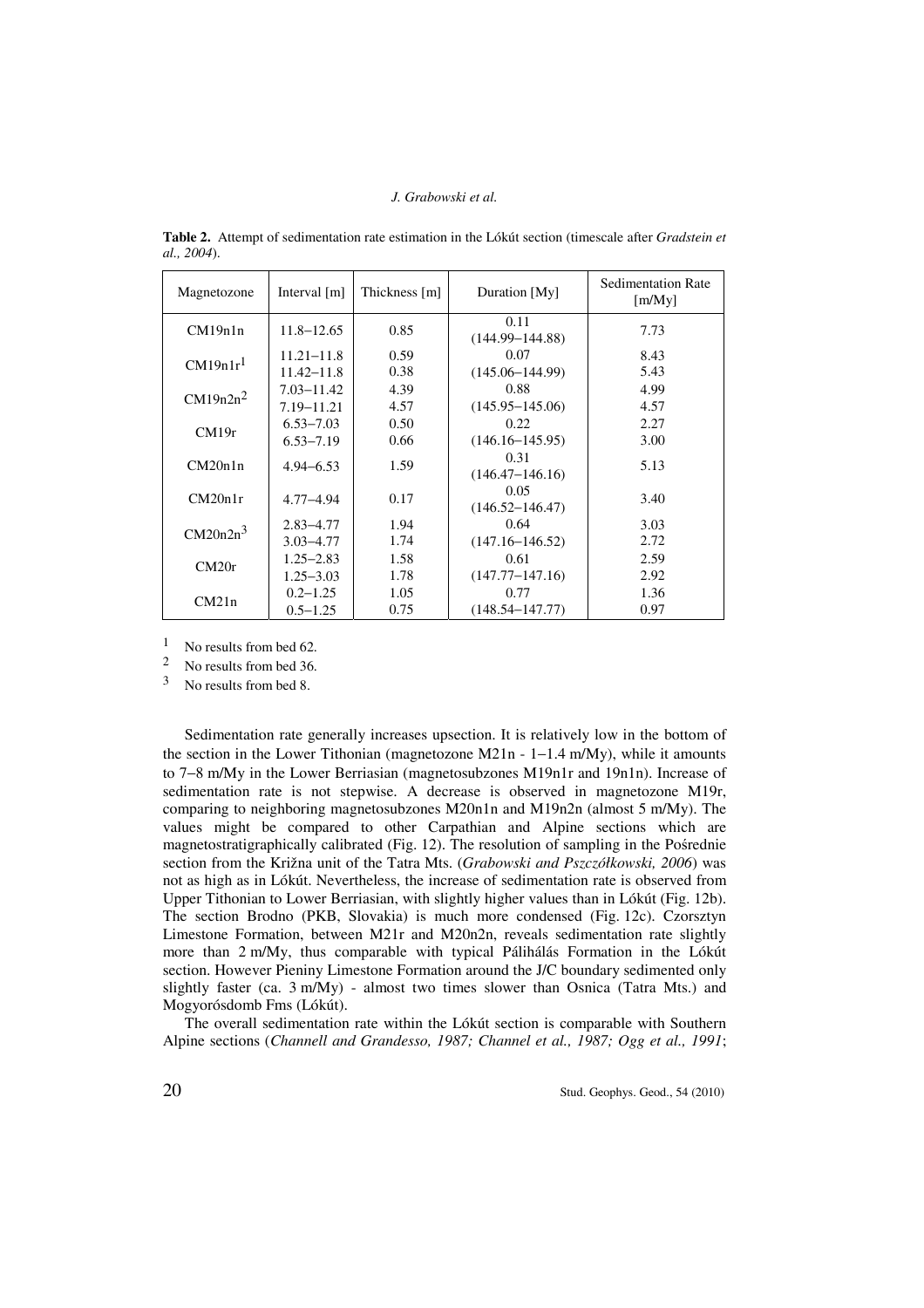*Speranza et al., 2005*). Four out of five Southern Alpine sections embracing J/C boundary, which were magnetostratigraphically calibrated (Xausa, Frisoni, Foza and Mezzosilva), are situated in the Trento Plateau. The fifth section Valle de Mis occurs in the Belluno Basin, east of Trento Plateau. All the Trento Plateau sections reveal relatively low sedimentation rate, no more than 7 m/My and in all of them an increase in sedimentation rate is observed - at least between magnetozones M20n and M19n (Fig. 12d−g). In three of them the sedimentation rate increases also in magnetozone M18r. The increase amounts from 1−2 m/My in magnetozone M20n to 4−6 m/My in magnetozones M19n−18r. The results are in good agreement with our data from Lókút section. Sedimentary conditions in both areas (Bakony Mts. and Trento Plateau) must have been similar. It supports the paleogeographic model that Transdanubian Range was in the Mesozoic a part of Adriatic plate (*Márton and Márton, 1983*) and Bakony Mts. constituted a northern prolongation of Trento plateau (*Schmid et al., 1991*; *Vörös and Galácz, 1998*). On the other hand, sedimentation rates in the sections from Appenines, i.e. Arcevia and Bosso (*Houša et al., 2004*; *Speranza et al., 2005*) and Central Atlantic ODP534 (*Ogg et al., 1991*) are much higher. In Bosso a decrease is observed already from the Upper Tithonian (Fig. 12i). In ODP534 the sedimentation rate dramatically increases close to the boundary of Cat Gap (red marlstones) and Blake Bahama formations (greyish limestone) in the lowermost part of magnetozone CM19r (Fig. 12j). However in younger magnetozones in the Lower Berriasian a decrease of sedimentation rate is observed which concerns also all Trento Plateau sections, in magnetozone M18n (Fig. 12d−g).

The boundary between the red limestone formations (Ammonitico Rosso or Calcari ad Aptici) and Maiolica is not always reflected in a significant change in the sedimentation rate (Fig. 12). The boundary is claimed to be diachronous (*Ogg et al., 1991*; *Speranza et al., 2005*), however this diachronism might be, at least partially, related to subjectively determined formation boundaries; different teams commonly proposed different position of the boundaries. For example *Houša et al. (2004)* and *Speranza et al. (2005)* drew the boundary between Calcari ad Aptici and Maiolica in the Bosso section (Apennines) just above short M20n1r (Kysuca) magnetosubzone. However in the earlier studies (*Ogg et al., 1991*) the boundary was situated in the lower part of M19n. The same authors indicated the boundary between Cat Gap Formation and Blake Bahama Formation in ODP534 in the lower part of M19n. In more recent papers the boundary is drawn in the lowermost part of M19r (*Bornemann et al., 2003*; *Tremolada et al., 2006*). Also in the Brodno section, the boundary between Czorsztyn and Pieniny Formations, originally defined at the top of M20n1r (Kysuca) magnetosubzone (*Houša et al., 1999*), was shifted closer to J/C boundary (upper part of M19r) by *Michalík et al. (2006)*. These discrepancies might arise from stepwise sedimentary changes within the sections, just like as we found in the Lókút section.

## 7. MAGNETIC MINERALOGY AND SEDIMENTARY CHANGES

It might be of interest, if inferred changes of sedimentation rate are somehow reflected by rock magnetic parameters within the sections. For the Lókút section, there is a general inverse correlation between magnetic susceptibility  $\kappa$  and  $\text{IRM}_{1T}$  values, and sedimentation rate (Fig. 10). The correlation is not perfect, the magnetozones M20n1n and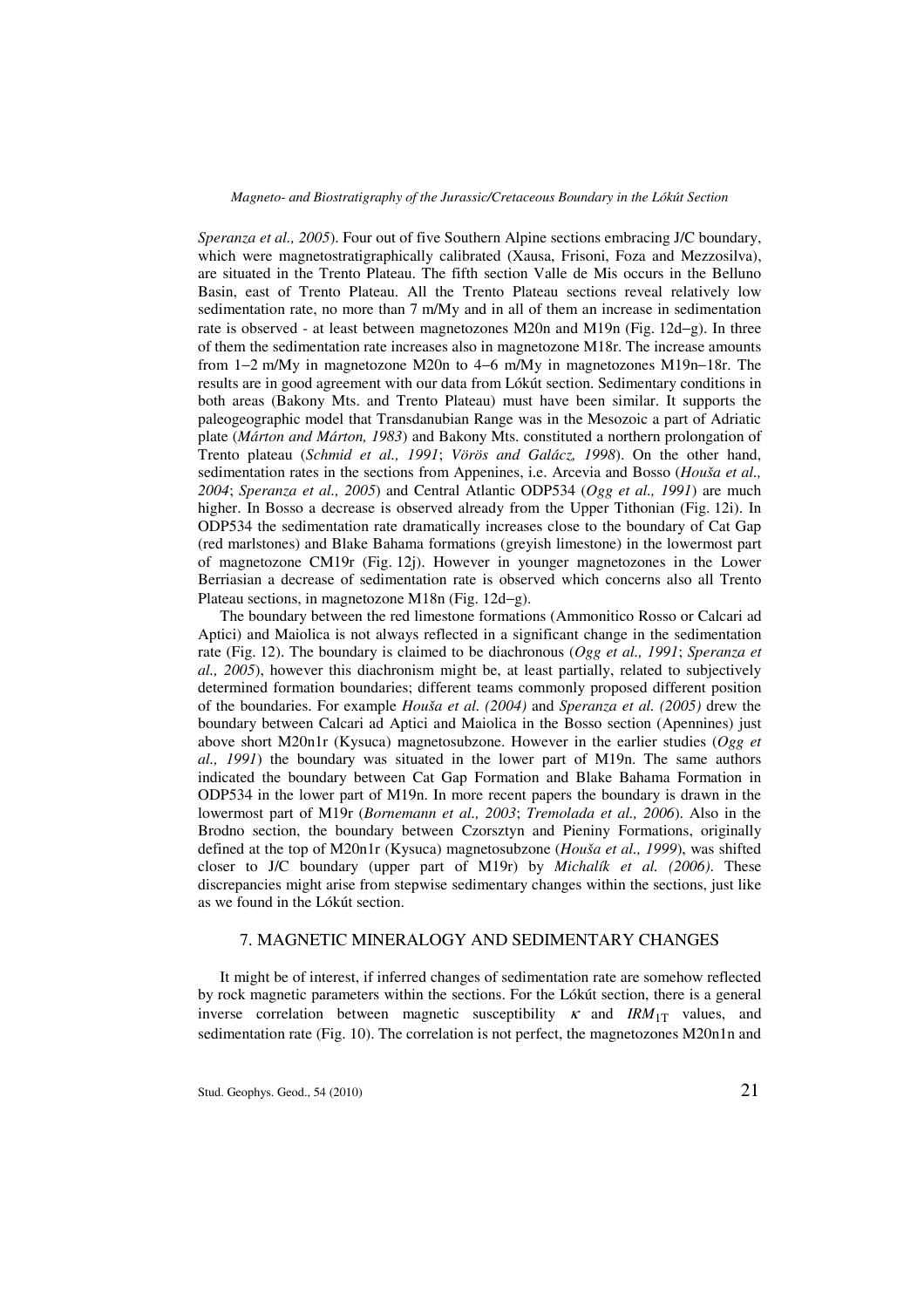19r do not fully conform to the pattern. However it is quite clear that para- and ferromagnetic matrix, responsible for  $\kappa$  and *IRM*<sub>1T</sub>, is somehow diluted upsection. *Mayer (1999)* and *Mayer and Appel (1999)* proved that there is a close negative correlation between magnetic susceptibility and carbonate content for Maiolica Formation in the Southern Alps. Therefore we believe that the upward decreasing trend of magnetic susceptibility in our section is also related to enhanced carbonate productivity. Calcium carbonate content increase in pelagic sediments around the J/C boundary seems to be a regional event in low latitude seas. It was documented in several DSDP sites in Central Atlantic (*Bornemann et al., 2003*; *Tremolada et al., 2006*). It was interpreted as result of a calcareous nannoplankton bloom (Nannofosil Calcification Event), which started in the Middle and Upper Tithonian and is correlated with magnetozone M20n. In the Lókút section it coincides with termination of the typical Pálihálás Formation (see Figs. 10 and 12). The sedimentation rate in DSDP 105 (*Bornemann et al., 2003*) correlates well with absolute abundance of nannofossils. The magnetic susceptibility decrease in the Upper Tithonian, of similar magnitude as in Lókút, was also reported from other sections: Brodno (*Houša et al., 1999*), Bosso (*Houša et al., 2004*) and Nutzhof (*Pruner et al., 2009*). Also in the Pośrednie section from the Tatra Mts. there is a marked contrast of susceptibility between Upper Tithonian (Jasenina Formation) and Lower Berriasian (Osnica Formation) (*Grabowski and Pszczółkowski, 2006*). It was interpreted as result of carbonate productivity increase too. Then it might be concluded that magnetic parameters of pelagic carbonates at the J/C boundary might reflect some global (or at least more than regional) paleoenvironmental changes. More detailed comparison of the magnetic record between Lókút and Pośrednie sections reveals some differences that might result from local sedimentary conditions. Sedimentary changes in the Pośrednie and other sections from the Tatra Mts. were clearly reflected in changes of rock magnetic parameters which coincide with litho- and biofacies boundaries and accordingly boundaries of formations (*Grabowski and Pszczółkowski, 2006*). On the other hand lithological and rock magnetic changes within the Lókút section are much more stepwise. The most important magnetic contrast in the Pośrednie section - magnetic mineralogy change at the boundary of Jasenina and Osnica Formations and sharp decrease of magnetic susceptibility within magnetozone M19n, close to Brodno magnetosubzone, is not recognized in the Lókút section at all (Fig. 10). Magnetic susceptibility in the sections from the Križna unit in the Tatra Mts. is higher than in Lókút. It concerns calpionellid limestones (40−60 × 10−6 SI in the of Osnica Formation and only  $0-5 \times 10^{-6}$  SI in Mogyorósdomb Formation) as well as underlying Jasenina  $(60-150 \times 10^{-6} \text{ SI})$  and Pálihálás or Mogyorósdomb-Pálihálás Formation  $(5-30 \times 10^{-6} \text{ SI})$ . This might result from different sedimentary settings. Sections studied in the Križna unit were situated in the deep water Zliechov trough (*Michalík, 2007*) typified by a significant input of terrigenous detrital material and higher sedimentation rate. Area of deposition of Lókút section was a moderately deep pelagic plateau typified by a very limited terrigenuos input. The difference in the paleogeographic setting is also reflected in different abundances of radiolarians. In Lókút radiolarians are scarce, while they are abundant in the Križna unit sections which were situated in a deeper basin.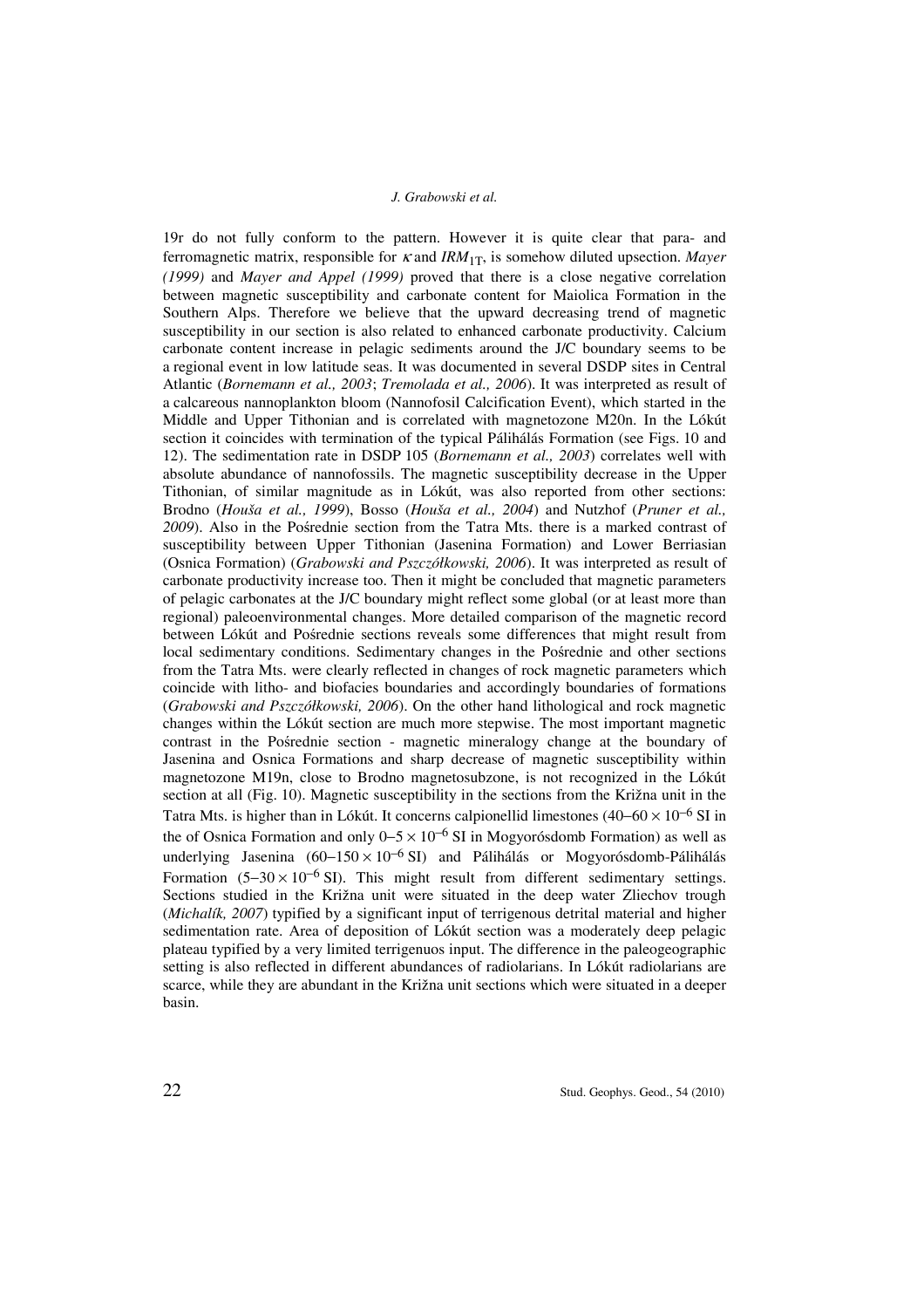## 8. CONCLUSIONS

Chronostratigraphic framework for the Lókút section within its Tithonian−Lower Berriasian part was constructed using integrated bio- and magnetostratigraphic analysis. Magnetozones M21r (Lower Tithonian, *P. malmica* Zone) to M18r (Lower Berriasian, *C. alpina* Subzone) were identified. Sedimentation rate increases from 1−2 m/My in Tithonian to 5−7 m/My in Berriasian, which is a trend corresponding to other J/C boundary sections in the Trento Plateau (Southern Alps). A regional trend of increasing carbonate content in pelagic sediments across J/C boundary is most probably reflected by magnetic susceptibility decrease in Lókút, as well as throughout the other Tethyan sections, so far investigated. This general trend might be obscured by local sedimentary conditions (detrital influx, redeposition etc.), therefore significant differences of magnetic properties and sedimentation rate patterns might be observed between several Carpathian sections or between Southern Alpine and Apennine sections. Combination of standard bio- and magnetostratigraphy with rock magnetic stratigraphy provides a useful tool in unraveling sedimentary changes of local and regional significance in ancient pelagic environments.

*Acknowledgements:* The project was carried on within the frame of Polish-Hungarian bilateral cooperation for years 2006−2007. Financial support by Polish Ministry of Science and Education (project WĘGRY/56/2007) and Hungarian Scientific Research Found OTKA K49616 is gratefully acknowledged. Thanks are due to Ing. Tadeusz Sztyrak for assistance in the field and careful preparation of thin sections and Kevin Samyn (EOST, Strasbourg) who carried out the demagnetization experiments on pilot samples during his summer training in the Paleomagnetic Laboratory of ELGI. The authors appreciate important remarks of journal referees: Jozef Michalík (Bratislava), Petr Pruner (Prague) and Robert Scholger (Leoben).

#### *References*

- Bornemann A., Aschwer U. and Mutterlose J., 2003. The impact of calcareous nannofossils on the pelagic carbonate accumulation across the Jurassic-Cretaceous boundary. *Palaeogeogr. Palaeoclimatol. Palaeoecol.*, **199**, 287−228.
- Borza K., 1984. The Upper Jurassic-Lower Cretaceous parabiostratigraphic scale on the basis of Tintinninae, Cadosinidae, Stomiosphaeridae, Calcisphaerulidae and other microfossils from the West Carpathians. *Geologický Zborník*, **35**, 539−550.
- Chadima M. and Hrouda F., 2006. Remasoft 3.0 a user-friendly paleomagnetic data browser and analyzer. *Travaux Geophysiques,* **XXXVIII**, 20−21.
- Channell J.E.T., Ogg J.G. and Lowrie W., 1982. Geomagnetic polarity in the early Cretaceous and Jurassic. *Philos. Trans. R. Soc. Lond. Ser. A-Math. Phys. Eng. Sci.*, **306**, 137−146.
- Channell J.E.T. and Grandesso P., 1987. A revised correlation of Mesozoic polarity chrons and calpionellid zones. *Earth Planet. Sci. Lett.,* **85**, 222−240.
- Channell J.E.T., Bralower T. J. and Grandesso P., 1987. Biostratigraphic correlation of Mesozoic polarity chrons CM1 to CM23 at Capriolo and Xausa (Southern Alps, Italy). *Earth Planet. Sci. Lett.*, **85**, 203−221.
- Channell J.E.T, Erba E. and Lini A., 1993. Magnetostratigraphic calibration of the Late Valanginian carbon isotope event in pelagic limestones from Northern Italy and Switzerland. *Earth Planet. Sci. Lett.*, **118**, 145−166.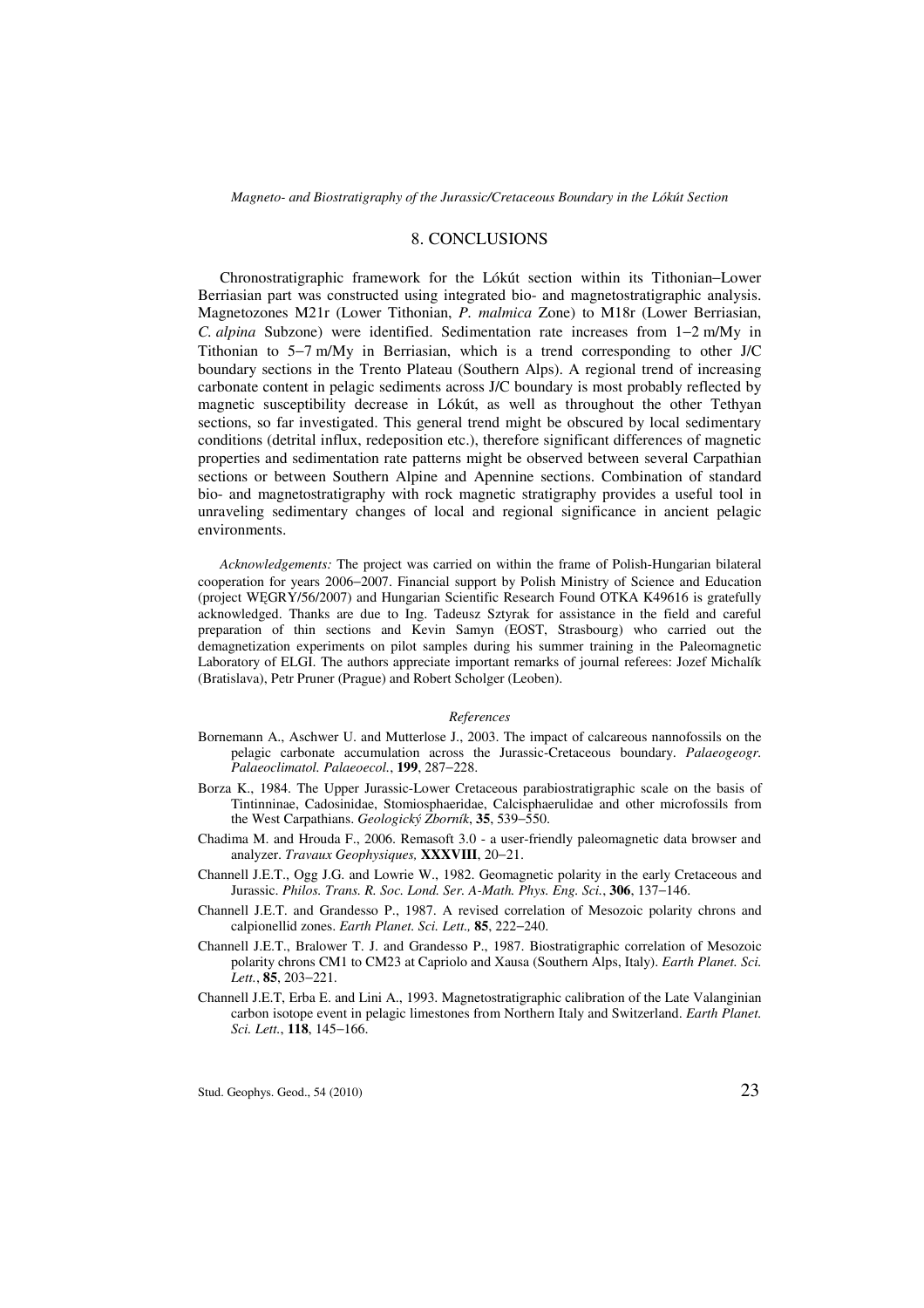- Cirilli S., Márton P. and Vigli L., 1984. Implications of a combined biostratigraphic and paleomagnetic study of the Umbrian Maiolica Formation. *Earth Planet. Sci. Lett.*, **69**,  $203 - 214$ .
- Császár G., Galácz A., Haas J., Kázmer M., Kovács S., Nagymarosy A., Szentgyörgyi K. and Vörös A., 1990. Paleogeography of the Pannonian Basin. *Mem. Soc. Geol. France*, **154**, 63−89.
- Csontos L. and Nagymarosy A., 1998. The Mid-Hungarian line: a zone of repeated tectonic inversions. *Tectonophysics*, **297**, 57−71.
- Csontos L. and Vörös A., 2004. Mesozoic plate tectonic reconstruction of the Carpathian region. *Palaeogeogr. Palaeoclimatol. Palaeoecol.*, **210**, 1−56.
- Fodor L., Csillag G., Németh K., Budai T., Cserny T., Martin U., Brezsnyánszky K. and Dewey F., 2005. Tectonic development, morphotectonics and volcanism of the Transdanubian Range: a field guide. *Occasional Papers of the Geological Institute of Hungary*, **204**, 59−86 (http://www.mafi.hu/microsites/digitexts/GPS/Fodoretal.pdf).
- Fülöp J., 1964. The Early Cretaceous formations (Berriasian-Aptian) of the Bakony Mts. *Geol. Hung. Ser. Geol*., **13**, 194 pp. (in Hungarian, with German text).
- Grabowski J., 2000. Palaeo- and rock magnetism of Mesozoic carbonate rocks in the Sub-Tatric series (Central West Carpathians) - palaeotectonic implications. *Pol. Geol Inst. Spec. Papers*, **5**, 1−88.
- Grabowski J., 2005. New Berriasian palaeopole from the Central West Carpathians (Tatra Mountains, southern Poland): does it look Apulian? *Geophys. J. Int.*, **161**, 65−80.
- Grabowski J. and Pszczółkowski A., 2006. Magneto- and biostratigraphy of the Tithonian-Berriasian pelagic sediments in the Tatra Mountains (central Western Carpathians, Poland): sedimentary and rock magnetic changes at the Jurassic/Cretaceous boundary. *Cretac. Res.*, **27**, 398−417.
- Gradstein F.M, Ogg J.G. and Smith A., 2004. *A Geologic Time Scale 2004*. Cambridge University Press, Cambridge, U.K., 589 pp.
- Haas J., 2001 (Ed.). *Geology of Hungary 2000*. Eötvös University Press, Budapest, Hungary, 316 pp.
- Haas J., Jocha-Edelényi E., Gidai L., Kaiser M., Kretzoi M. and Oravecz J., 1985. Geology of the Sümeg area. *Geol. Hung. Ser. Geol*., **20**, 365 pp.
- Haas J., Kovács S., Krystyn L. and Lein R., 1995. Significance of Late Permian-Triassic facies zones in terrane reconstructions in the Alpine-North Pannonian domain. *Tectonophysics*, **242**, 19−40.
- Haas J., Kovács L. and Tardi-Filácz E., 1994. Orbitally forced cyclical changes in the quantity of calcareous and siliceous microfossils in an Upper Jurassic to Lower Cretaceous pelagic basin succession, Bakony Mountains, Hungary. *Sedimentology*, **41**, 643−653.
- Heller F. and Evans M.E., 1995. Loess magnetism. *Rev. Geophys*., **33**, 211−240.
- Houša V., Krs M., Krsová M., Man O., Pruner P. and Venhodová D., 1999. High-resolution magnetostratigraphy and micropaleontology across the J/K boundary strata at Brodno near Žilina, western Slovakia: summary of results. *Cretac. Res.*, **20**, 699−717.
- Houša V., Krs M., Man O., Pruner P., Venhodová D., Cecca F., Nardi G. and Piscitello M., 2004. Combined magnetostratigraphic, palaeomagnetic and calpionellid investigations across the Jurassic/Cretaceous boundary strata in the Bosso Valley, Umbria, central Italy. *Cretac. Res.*, **25**, 771−785.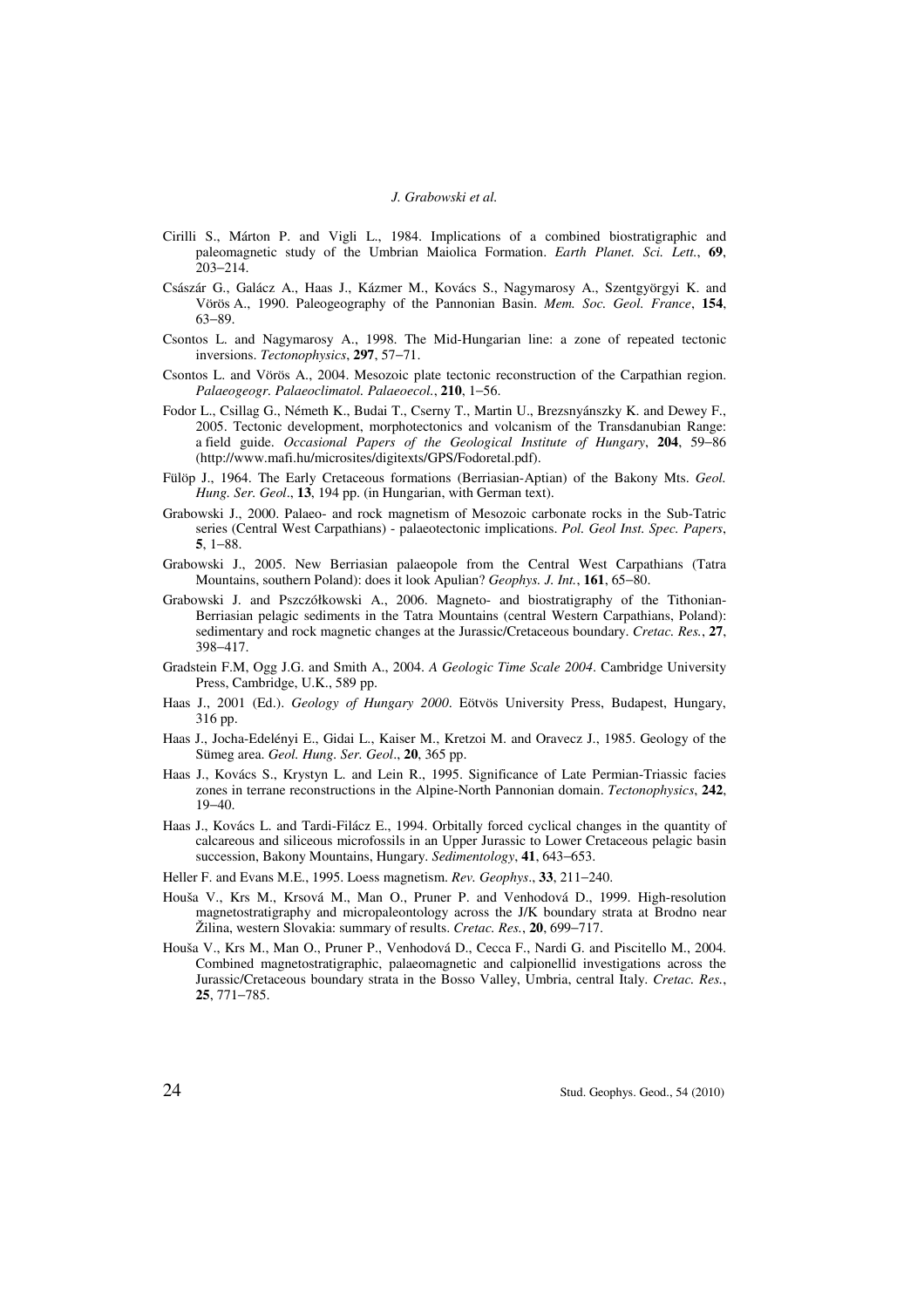*Magneto- and Biostratigraphy of the Jurassic/Cretaceous Boundary in the Lókút Section* 

- Houša V., Pruner P., Zakharov V.A., Kostak M., Chadima M., Rogov M.A., Šlechta S. and Mazuch M., 2007. Boreal-Tethyan correlation of the Jurassic-Cretaceous boundary interval by magneto- and biostratigraphy. *Stratigr. Geol. Correl.*, **15**, 297−309.
- Kirschvink J.L., 1980. The least square line and plane and the analysis of paleomagnetic data. *Geophys. J. Roy. Astron. Soc.*, **62**, 699−718.
- Kovács S., Szederkényi T., Haas J., Buda G., Császár G. and Nagymarosy A., 2000. Tectonostratigraphic terranes in the pre-Neogene basement of the Hungarian part of the Pannonian area. *Acta Geol. Hung*., **43**, 225−328.
- Lewandowski M., Krobicki M., Matyja B.A. and Wierzbowski A., 2005. Paleogeographic evolution of the Pieniny Klippen Basin using stratigraphic and palaeomagnetic data from the Veliky Kamenets section (Carpathians, Ukraine). *Paleogeogr. Paleoclimatol. Paleoecol.*, **216**, 53−72.
- Lowrie W., 1990. Identification of ferromagnetic minerals by coercivity and unblocking temperature properties. *Geophys. Res. Lett.*, **17**, 159−162.
- Lowrie W. and Channell J.E.T., 1984. Magnetostratigraphy of the Jurassic-Cretaceous boundary in the Maiolica limestone (Umbria, Italy). *Geology*, **12**, 44−47.
- Lowrie W. and Heller F., 1982. Magnetic properties of marine limestones. *Rev. Geophys. Space Phys.*, **20**, 171−192.
- Márton E., 1982. Late Jurassic/Early Cretaceous magnetic stratigraphy of the Sümeg section, Hungary. *Earth Planet. Sci. Lett.*, **57**, 182−190.
- Márton E., 1985. Magnetostratigraphy of the Hárskút and Borzavár sections. *Annual Report of ELGI for 1984*, Eötvös Loránd Geophysical Institute of Hungary, Budapest, Hungary, 147−152.
- Márton E., 1986. The problem of correlation between magnetozones and calpionellid zones in Late Jurassic-Early Cretaceous sections. *Acta Geol. Hung.*, **29**, 125−131.
- Márton E. and Fodor L., 2003. Tertiary paleomagnetic results and structural analysis from the Transdanubian Range (Hungary): rotational disintegration of the Alcapa unit. *Tectonophysics*, **363**, 201−224.
- Márton E. and Márton P., 1981. Mesozoic palaeomagnetism of the Transdanubian Central Mountains and its tectonic implications. *Tectonophysics*, **72**, 129−140.
- Márton E. and Márton P., 1983. A refined apparent polar wander path for the Transdanubian Central Mts. and its bearing on the Mediterranean tectonic history. *Tectonophysics*, **98**, 43−58.
- Márton E. and Mauritsch H., 1990. Structural applications and discussion of a paleomagnetic post-Paleozoic data base for the Central Mediterranean. *Phys. Earth Planet. Inter.*, **62**, 46−59.
- Mayer H., 1999. Calibration of the Early Cretaceous time scale by integration of magnetostratigraphy and cyclostratigraphy: study of the Cismon section (Southern Alps, Italy). *N. Jb. Geol. Palaont. Abh*., **212**, 15−83.
- Mayer H. and Appel E., 1999. Milankovitch cyclicity and rock magnetic signatures of palaeoclimatic change in the Early Cretaceous Biancone formation of the Southern Alps, Italy*. Cretac. Res.*, **20**, 189−214.
- McFadden P.L. and McElhinny M.W., 1990. Classification of the reversal test in paleomagnetism. *Geophys. J. Int*., **103**, 725−729.
- Michalík J., Reháková D. and Halásová E., 2006. Stop B3.4 Brodno-railway station quarry (Fig. B3, 1C) - Kysuca Succession: Jurassic (Kimmeridgian-Tithonian) and Lower Cretaceous; J/Cr boundary; palaeomagnetic interpretations. In: Wierzbowski A., Aubrecht R., Golonka J., Gutowski J., Krobicki M., Matyja B.A., Pieńkowski G. and Uchman A. (Eds.), *Jurassic of Poland and Adjacent Slovakian Carpathians, Field Trip Guidebook of 7th International Congress on the Jurassic System*, 86−89. Polish Geological Institute, Warszawa, ISBN: 83- 7372-909-7.